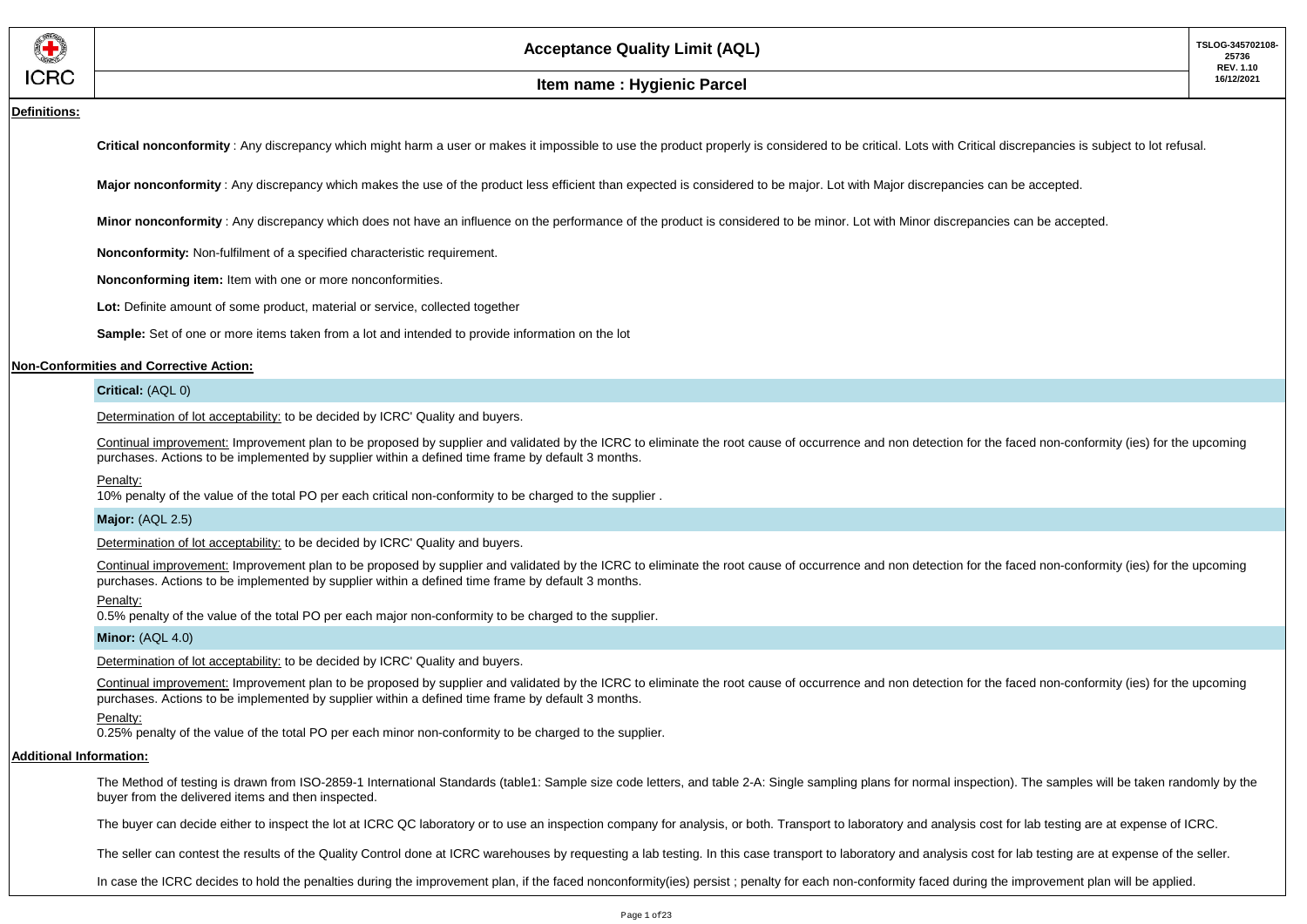

# **Secondary Packaging Specifications**

**TSLOG-345702108-25736 REV. 1.10 16/12/2021**

| <b>Items</b>                                        | <b>Characteristics</b>        | Nonconformities<br>classification | QC type     | <b>AQL</b> | QC Inspection at ICRC warehouses and lab testing                                                                                                                                                                                                                                                                                                                                                                                                                                                                                                                                                                                                                            |  |
|-----------------------------------------------------|-------------------------------|-----------------------------------|-------------|------------|-----------------------------------------------------------------------------------------------------------------------------------------------------------------------------------------------------------------------------------------------------------------------------------------------------------------------------------------------------------------------------------------------------------------------------------------------------------------------------------------------------------------------------------------------------------------------------------------------------------------------------------------------------------------------------|--|
| <b>Secondary Packaging</b><br><b>Specifications</b> | Marking on the loaded pallets | m                                 | Ok/Nok      | 4.0        | Marking expected by default: Item name, Manufacturer name, PO number, Country of origin, Net weight, Gross weight, serial number,<br>dimensions, Quantity of cartons / Pallet. One sticker per side of pallet wrapping shall either carry all the important information or not hide the label on<br>the pallets.<br>Or as per specific approved Marking.                                                                                                                                                                                                                                                                                                                    |  |
|                                                     | Loaded pallet dimension       | М                                 | Ok/Nok      | 2.5        | Pallets shouldn't exceed 1.2m height and one stacking should be possible without damaging damaging the goods. Palletization dimension allowed<br>800mm x 1200mm (Euro pallet) or 1200mm x 1000mm (parcels not exceeding the size of the pallet).                                                                                                                                                                                                                                                                                                                                                                                                                            |  |
|                                                     | Loaded pallet general quality | m                                 | Ok/Nok      | 4.0        | The package must be sized in order to protect the goods, avoiding empty spaces between parcel on pallet.<br>Only wooden pallets is allowed.<br>Pallets should be treated against insects & moulds.<br>Pallets should be shrink wrapped minimum 3 times, fixing the goods to the pallet itself.<br>Add at least two plastic straps top and down to reinforce the load.<br>It must be possible to handle pallets with a forklift at least 5 times without damage.<br>Ensure reinforcement on the hedges with extra layers of carton.                                                                                                                                          |  |
|                                                     | Marking on the Parcel         | m                                 | Ok/Nok      | 4.0        | Marking + Logos will be provided by the ICRC, by email in order to comply with the standards. Final marking approved by the ICRC because of<br>specific requirements (e.g. in English + Local language as required in the PO).<br>No brand name, neither internet address, neither any other commercial marking on cartons.<br>Printing will be in two colours clearly readable (red and black).<br>The following should be printed on external carton boxes :<br>PO number, Content list & Quantity of item.<br>Expiry date: Equal to shortest expiry date of the content.<br>Seller's batch number.<br>Gross Weight<br>Humanitarian Aid-Not for sale<br>Country of origin |  |
|                                                     | <b>Cardboard Material</b>     | m                                 | Ok/Nok      | 4.0        | Corrugated type, BC Flute, Minimum 5 plys (recycled allowed)                                                                                                                                                                                                                                                                                                                                                                                                                                                                                                                                                                                                                |  |
|                                                     | Cardboard Material GSM        | m                                 | Measurement | 4.0        | 635 $g/m^2 \pm 4\%$ (using GSM cutter when measuring)                                                                                                                                                                                                                                                                                                                                                                                                                                                                                                                                                                                                                       |  |
|                                                     | Parcel sealing                | m                                 | Ok/Nok      | 4.0        | Firmly closed with Strong large adhesive tape Minimum 45 mm. Sealing in both sides Up and Down. No open parcel                                                                                                                                                                                                                                                                                                                                                                                                                                                                                                                                                              |  |
|                                                     | Parcel general quality        | M                                 | Ok/Nok      | 2.5        | All items should be securely packed together in one strong parcel, preventing any damage or goods dispersion.<br>The packaging should be strong to protect the product from Contamination, Direct sunlight.<br>No holes, no tears, not deformed.<br>Avoid any unnecessary sub packaging, especially the single use plastic foils or bags. When sub packaging is necessary, prefer 100% degradable<br>materials such as paper or cardboard or starch-based plastics.                                                                                                                                                                                                         |  |
|                                                     | Parcel fit for contents       | м                                 | Ok/Nok      | 2.5        | Quantity of the item should be maintained inside the parcel in a good shape and condition.<br>Parcel should be fit for contents, no empty spaces and not allowing the easy movement of its content.                                                                                                                                                                                                                                                                                                                                                                                                                                                                         |  |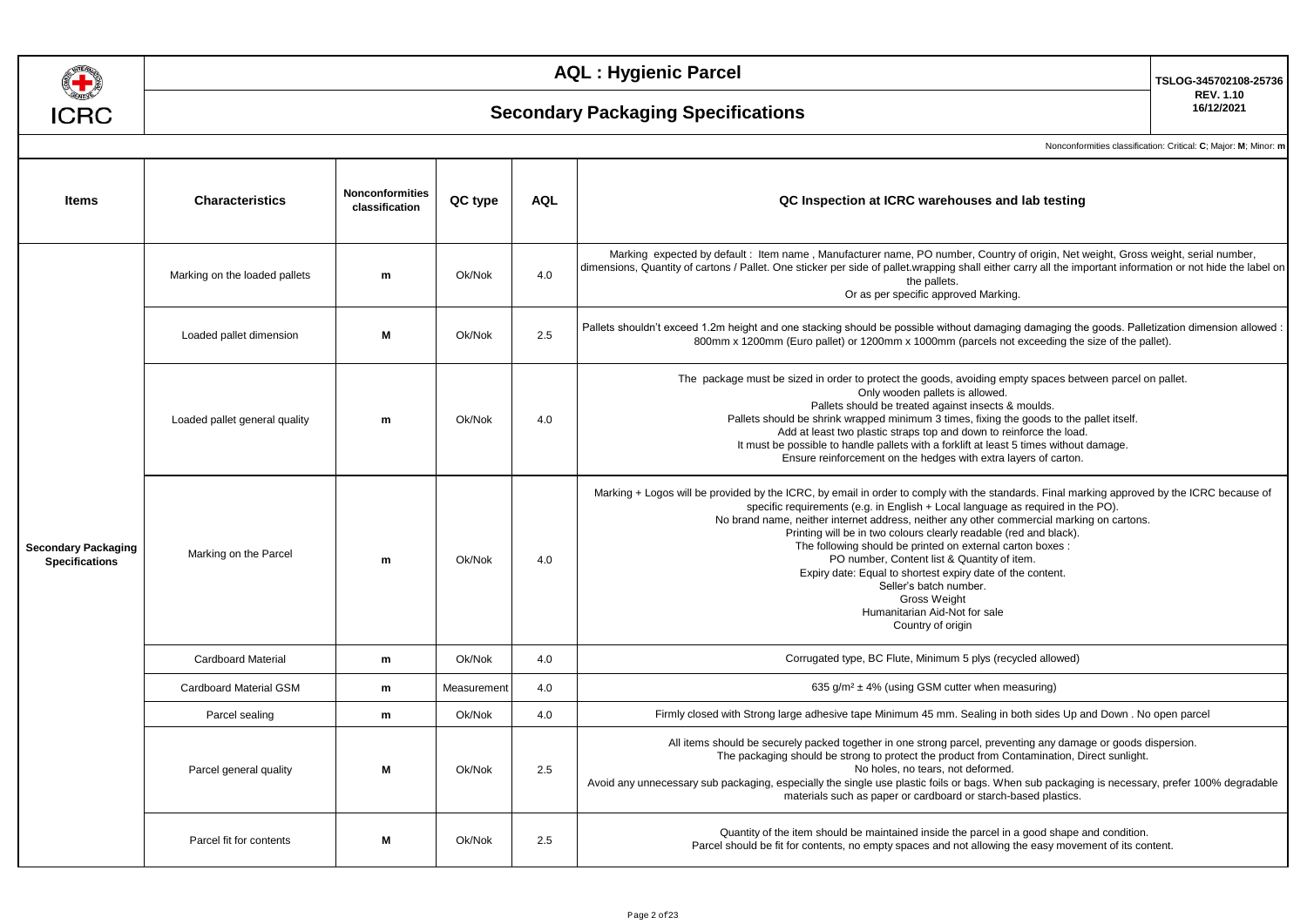|                                                     | <b>AQL: Hygienic Parcel</b>               |           |        |     |                                                                                                                                                                                                                                                                                                                                                                                                                                                                                                                                                                                                                                                                                                                                                                                                                                                                                                                             |                                                                 |  |  |  |  |
|-----------------------------------------------------|-------------------------------------------|-----------|--------|-----|-----------------------------------------------------------------------------------------------------------------------------------------------------------------------------------------------------------------------------------------------------------------------------------------------------------------------------------------------------------------------------------------------------------------------------------------------------------------------------------------------------------------------------------------------------------------------------------------------------------------------------------------------------------------------------------------------------------------------------------------------------------------------------------------------------------------------------------------------------------------------------------------------------------------------------|-----------------------------------------------------------------|--|--|--|--|
| <b>ICRC</b>                                         | <b>Secondary Packaging Specifications</b> |           |        |     |                                                                                                                                                                                                                                                                                                                                                                                                                                                                                                                                                                                                                                                                                                                                                                                                                                                                                                                             |                                                                 |  |  |  |  |
|                                                     |                                           |           |        |     |                                                                                                                                                                                                                                                                                                                                                                                                                                                                                                                                                                                                                                                                                                                                                                                                                                                                                                                             | Nonconformities classification: Critical: C; Major: M; Minor: m |  |  |  |  |
| <b>Secondary Packaging</b><br><b>Specifications</b> | Parcel content and quantities             | ${\bf m}$ | Ok/Nok | 4.0 | Washing powder, for hand and machine wash, 8 packs of 500g or 4 packs of 1kg,<br>Sanitary Napkins, 4 packs of 10 pcs or 2 packs of 20.<br>Dish washing liquid, 3 bottles of 1 litre,<br>Hair Shampoo, 500ml, 1 Bottle,<br>Body soap, bar of 125g 13 pcs, or bar of 100g 16 pcs.<br>Razor, T-shape handle, single use, twin blade 1 pack of 10 pcs or 2 packs of 5.<br>Shaving cream, tube of 70g, 1 Tube<br>Tooth paste - tube of 125g, 2 Tubes<br>Tooth brush - Hardness soft, 1 pack of 5 pcs<br>Towel 70x40cm, 2 Pcs<br>Flyer 1 Pc                                                                                                                                                                                                                                                                                                                                                                                       |                                                                 |  |  |  |  |
|                                                     | Flyer                                     | m         | Ok/Nok | 4.0 | 1 flyer per parcel as per reference model provided (A5 size – 90g - 4 colours).                                                                                                                                                                                                                                                                                                                                                                                                                                                                                                                                                                                                                                                                                                                                                                                                                                             |                                                                 |  |  |  |  |
|                                                     | <b>Empty cartons</b>                      | m         | Ok/Nok | 4.0 | 3% empty cartons will be supplied together with the Hygienic parcels in order to replace damaged cartons.                                                                                                                                                                                                                                                                                                                                                                                                                                                                                                                                                                                                                                                                                                                                                                                                                   |                                                                 |  |  |  |  |
| <b>Secondary Packaging</b><br><b>Specifications</b> | Kitting instructions                      | m         | Ok/Nok | 4.0 | Deliveries per each order should be made of the same batch number of product each kit content except towels, toothbrush, and razors.<br>Each collection of identical batch number(s) per item shall be grouped together and assigned one separate batch number that represents the<br>itemized batch numbers inside each kit, please refer to illustration below.<br>Batch<br>Item<br>AA<br><b>Washing Powder</b><br><b>BB</b><br>Sanitary napkins<br>CC<br><b>KIT</b><br>Razor<br><b>DD</b><br>Shaving cream<br>FF.<br>Tooth paste<br>Batch number XX*<br>FF.<br>Toothbrush<br>GG<br>Body soap<br>HH <sub>.</sub><br>Dish washing liquid<br>Hair shampoo<br>*Batch number XX represents the list of individual batch number of each item.<br>The above batch numbers will be mentioned on the loading list per truck or container.<br>Each container should contain 20 bags of 1 kg of silica gel to prevent condensation. |                                                                 |  |  |  |  |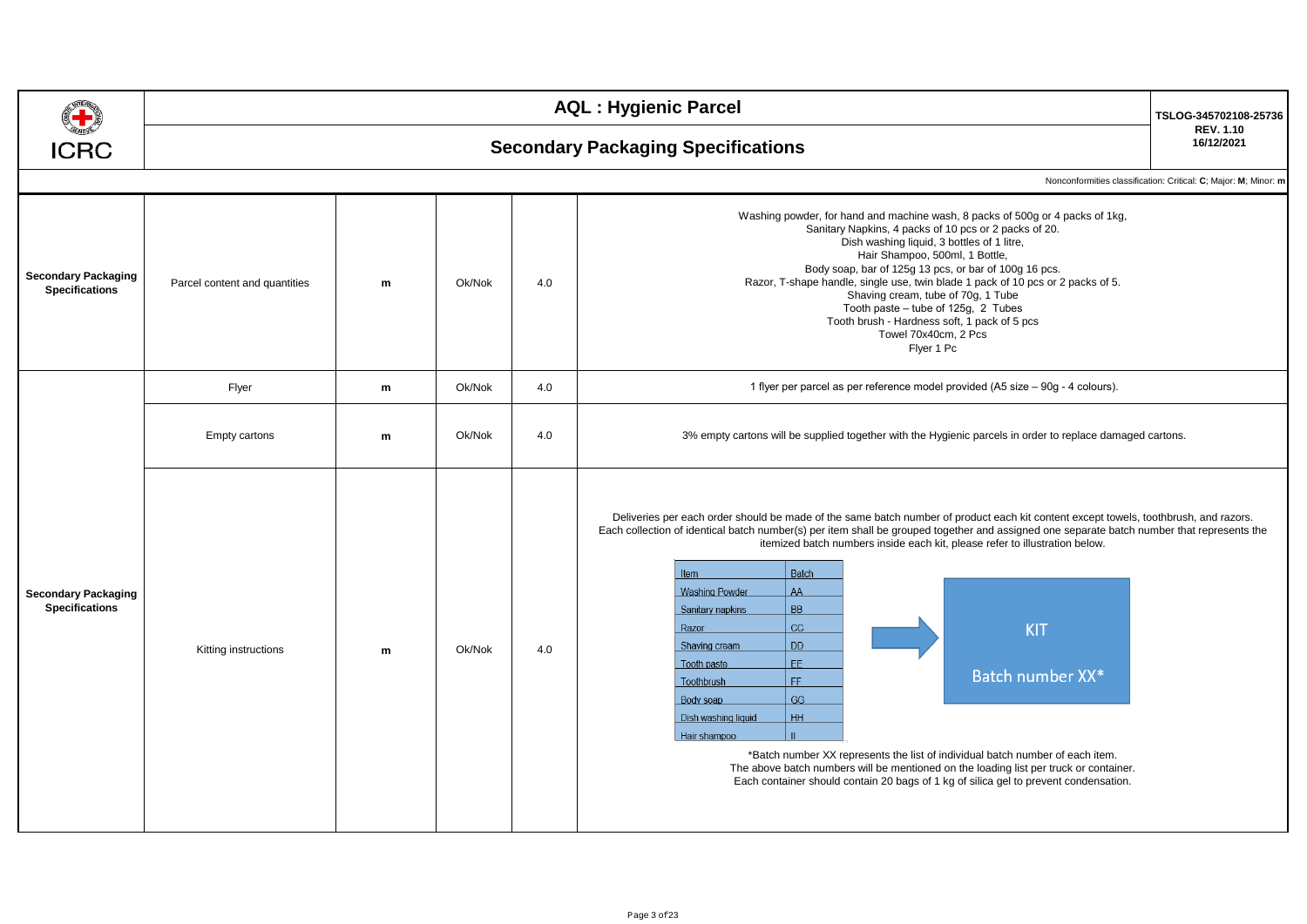

**TSLOG-345702108-25736 REV. 1.10**

## **160 Item name : Washing powder**

| <b>Items</b>               | <b>Characteristics</b>                                                                                                   | <b>Nonconformities</b><br>classification | QC type     | <b>AQL</b> | QC Inspection at ICRC warehouses and lab testing                                                                                                                                                                                                                                                                                                    |
|----------------------------|--------------------------------------------------------------------------------------------------------------------------|------------------------------------------|-------------|------------|-----------------------------------------------------------------------------------------------------------------------------------------------------------------------------------------------------------------------------------------------------------------------------------------------------------------------------------------------------|
|                            | Packing Material                                                                                                         | M                                        | Ok/Nok      | 2.5        | Unbreakable PE or PP.                                                                                                                                                                                                                                                                                                                               |
|                            | Package general quality                                                                                                  | M                                        | Ok/Nok      | 2.5        | Strong, suitable for several handlings and for the storage of the item without altering its specifications, protecting the<br>product from Contamination, No holes, no damages.                                                                                                                                                                     |
| Item packaging             | <b>Bag Sealing</b>                                                                                                       | M                                        | Ok/Nok      | 2.5        | Bag with heat sealing and should quarantee no holes will occur during the handling/transportation of the item.                                                                                                                                                                                                                                      |
|                            | Brand name                                                                                                               | m                                        | Ok/Nok      | 4.0        | Same as Reference sample selected.                                                                                                                                                                                                                                                                                                                  |
|                            | Origin / manufacturer                                                                                                    | m                                        | Ok/Nok      | 4.0        | Same as Reference sample selected.                                                                                                                                                                                                                                                                                                                  |
|                            | Marking on the Bag                                                                                                       | m                                        | Ok/Nok      | 4.0        | Clear readable marking. Language: English + Local language as required in the PO.<br>Marking expected: Product Name, Trade name or trademark, Manufacturer or distributor's name, Country of origin,<br>Instrucions to use, cautinary instructions (if any), Batch No., Chemical composition, Net volume / weight, Production date,<br>Expiry date, |
|                            | Anionic surfactant: Sodium (Na) alkylbenzene sulphonate or<br>equivalent (as 100 % active ingredient)                    | M                                        | Measurement | 2.5        | Minimum 8%.                                                                                                                                                                                                                                                                                                                                         |
|                            | Non-ionic surfactant: Ethoxylated fatty alcohol or equivalent (as<br>100 % active ingredient) counted together with soap | M                                        | Measurement | 2.5        | Minimum 1%.                                                                                                                                                                                                                                                                                                                                         |
|                            | Builder and water softener: Zeolite                                                                                      | M                                        | Measurement | 2.5        | Maximunm 7 %                                                                                                                                                                                                                                                                                                                                        |
|                            | Co-Builder: Sodium polycarboxylate antiredeposition for mineral<br>soil                                                  | M                                        | Measurement | 2.5        | Minimum 2%.                                                                                                                                                                                                                                                                                                                                         |
|                            | Co-builder and alcalinity provider: Sodium carbonate (Soda ash)                                                          | M                                        | Measurement | 2.5        | Minimum 30%.                                                                                                                                                                                                                                                                                                                                        |
| <b>Item Specifications</b> | Co-builder, Alkali and pH stabilizer, : sodium silicates                                                                 | M                                        | Measurement | 2.5        | Minimum 3%.                                                                                                                                                                                                                                                                                                                                         |
|                            | Anti redeposition agents for organic soil: Carboxymethyl<br>Cellulose or PEG or PVA or PVP                               | M                                        | Measurement | 2.5        | Minimum 1%.                                                                                                                                                                                                                                                                                                                                         |
|                            | Active oxygen bleach, or Bleach:<br>Sodium percarbonate or Sodium perborate                                              | M                                        | Measurement | 2.5        | 7 to 9%.                                                                                                                                                                                                                                                                                                                                            |
|                            | <b>General Quality</b>                                                                                                   | M                                        | Ok/Nok      | 2.5        | Homogeneous powder, no difference in colour / or smell among different samples, no foreign matters.                                                                                                                                                                                                                                                 |
|                            | Net weight                                                                                                               | M                                        | Measurement | 2.5        | Minimum 4 kg (8 packs of 500g or 4 packs of 1k).                                                                                                                                                                                                                                                                                                    |
|                            | Colour                                                                                                                   | m                                        | Ok/Nok      | 4.0        | Same as Reference sample selected.                                                                                                                                                                                                                                                                                                                  |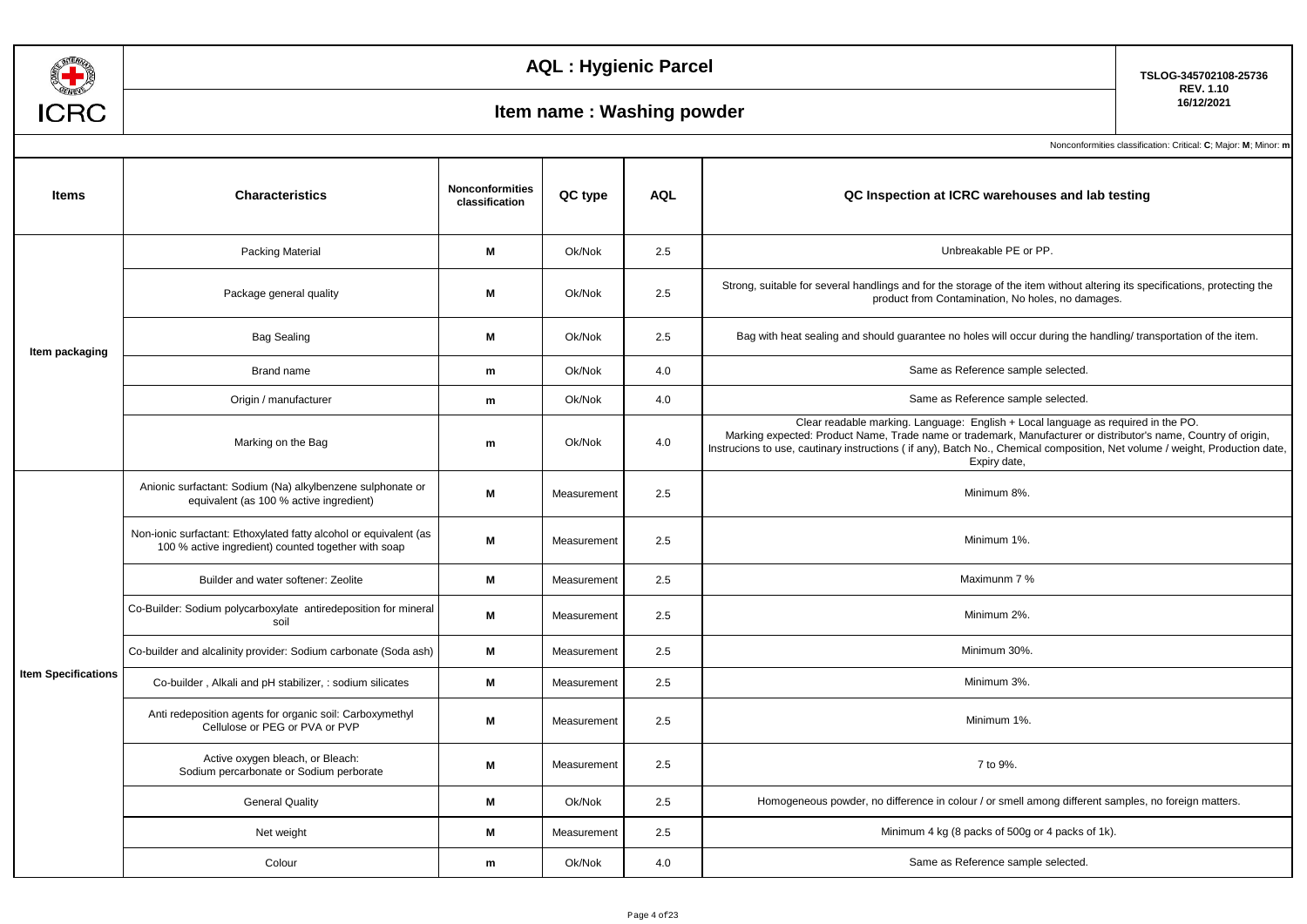

# **16/12/2021 Item name : Washing powder**

**TSLOG-345702108-25736 REV. 1.10**

Nonconformities classification: Critical: **C**; Major: **M**; Minor: **m**

|                              | Fragrance/Perfume                                                                       | м  | Measurement | 2.5          | Perfume, Up to 1%<br>Good and Acceptable Fragrance, without any disagreeable odours.                                                                                                                                            |
|------------------------------|-----------------------------------------------------------------------------------------|----|-------------|--------------|---------------------------------------------------------------------------------------------------------------------------------------------------------------------------------------------------------------------------------|
|                              | Hardness Removal                                                                        | м  | Measurement | 2.5          | Min 650 PPM.                                                                                                                                                                                                                    |
|                              | Insoluble content in water                                                              | M  | Measurement | 2.5          | max 2%, and if Zeolite is used: max 7%                                                                                                                                                                                          |
|                              | Moisture                                                                                | M  | Measurement | 2.5          | max 10 %.                                                                                                                                                                                                                       |
| <b>Item Specifications</b>   | pH                                                                                      | C. | Measurement | $\mathbf{0}$ | 9 < pH < 11                                                                                                                                                                                                                     |
|                              | Silicon dioxide SiO <sup>2</sup>                                                        | M  | Measurement | 2.5          | minimum 2% maximum 12%.                                                                                                                                                                                                         |
|                              | Total toxic heavy metals                                                                | C  | Measurement | $\mathbf{0}$ | max 0.003%.                                                                                                                                                                                                                     |
|                              | Shelf life                                                                              | м  | Ok/Nok      | 2.5          | Minimum 3 years from date of production. Upon delivery, shelf life should be minimum 80% of total shelf life.<br>No changes in product after stored it a long time (colour, odour, shape ).                                     |
|                              | Skin Irritation                                                                         | C  | Ok/Nok      | $\Omega$     | The use of washing powder does not cause skin irritation and / or skin dryness.                                                                                                                                                 |
| Microbiological              | Total Aerobic Mesophilic Microor ganisms (Bacteria plus yeast<br>and mould)             | C  | Measurement | $\Omega$     | ≤ 1000 CFU per g or ml (ISO-17516-2014)                                                                                                                                                                                         |
|                              | Escherichia coli, Pseudomonas aeruginosa, Staphyloccocus<br>aureus and Candida albicans | C  | Measurement | $\mathbf 0$  | Absence in 1 g or 1 ml (ISO-17516-2014)                                                                                                                                                                                         |
| <b>Documents</b><br>Required | Certificate of Analysis                                                                 | C  | Ok/Nok      | $\Omega$     | Valid certificate of analysis for each lot established by a third party independent and accredited laboratory showing<br>compliance with the specified chemical composition, biological analysis and Fit For human utilization. |
|                              | Material Safety Data Sheet                                                              | C  | Ok/Nok      | $\mathbf{0}$ | Material Safety Data Sheet for the product should be provided, including safety, Handling, Storage and Transportation<br>statements.                                                                                            |



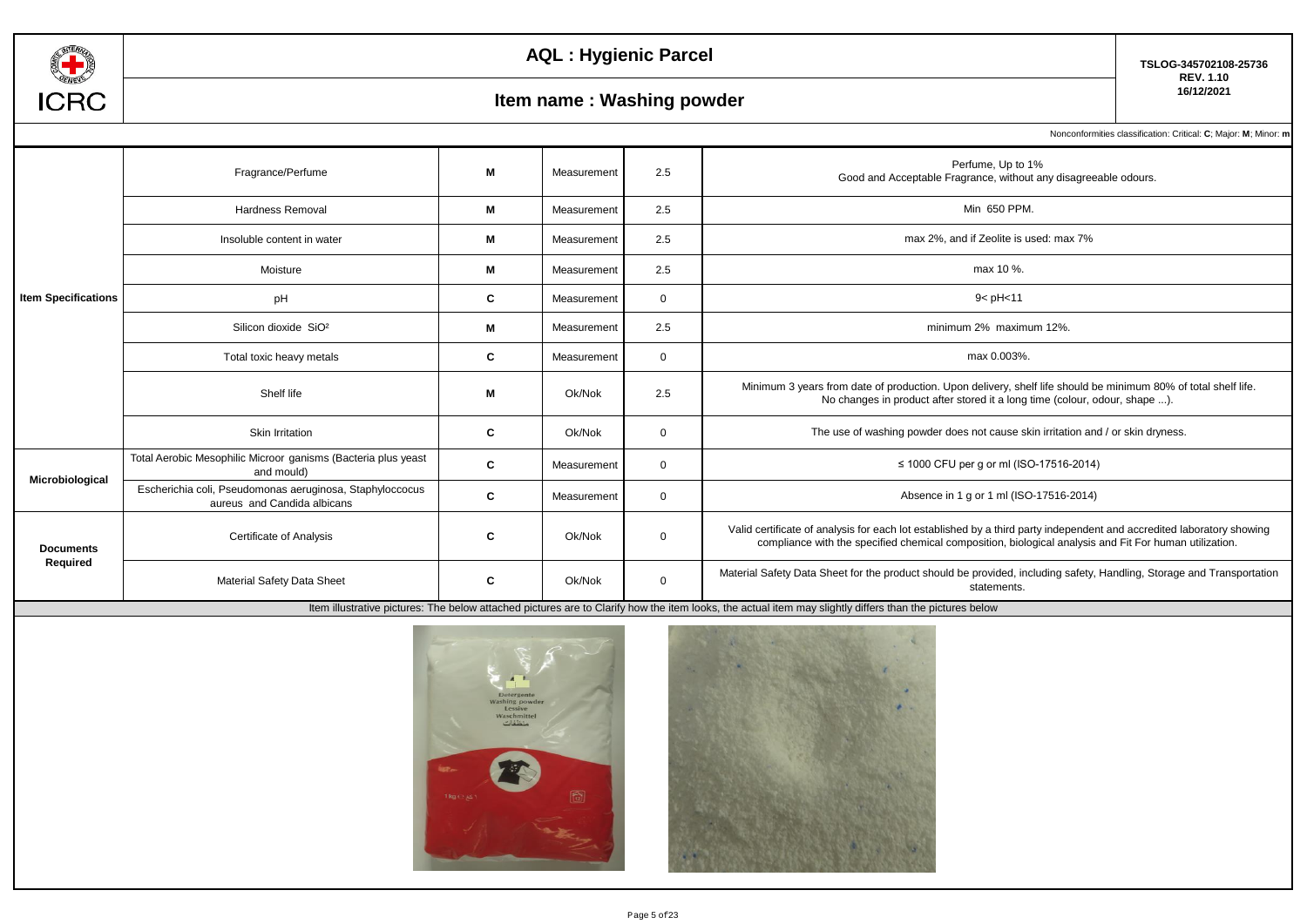

## **160 Item name : Sanitary pads**

**TSLOG-345702108- 25736 REV. 1.10**

| <b>Items</b>          | <b>Characteristics</b>  | <b>Nonconformities</b><br>classification | QC type     | <b>AQL</b>  | QC Inspection at ICRC warehouses and lab testing                                                                                                                                                                                                                                                                                                                                                                                                 |  |
|-----------------------|-------------------------|------------------------------------------|-------------|-------------|--------------------------------------------------------------------------------------------------------------------------------------------------------------------------------------------------------------------------------------------------------------------------------------------------------------------------------------------------------------------------------------------------------------------------------------------------|--|
|                       | <b>Packing Material</b> | M                                        | Ok/Nook     | 2.5         | The sanitary napkins should be packed in strong plastic packing, with invisible perforation in order to prevent package from<br>bursting, sealed so as to protect them from contamination during storage and transportation.                                                                                                                                                                                                                     |  |
|                       | Package general quality | M                                        | Ok/Nook     | 2.5         | Strong, suitable for the storage of the item without altering its specifications. Closed and sealed, protect it from pollution. No<br>holes tears.                                                                                                                                                                                                                                                                                               |  |
|                       | <b>Bag Sealing</b>      | M                                        | Ok/Nook     | 2.5         | The bag and individual packaging close and should guarantee no holes will occur during the handling/ transportation of the item.                                                                                                                                                                                                                                                                                                                 |  |
| Item packaging        | Brand name              | m                                        | Ok/Nook     | 4.0         | Same as Reference sample selected.                                                                                                                                                                                                                                                                                                                                                                                                               |  |
|                       | Origin / manufacturer   | m                                        | Ok/Nook     | 4.0         | Same as Reference sample selected.                                                                                                                                                                                                                                                                                                                                                                                                               |  |
|                       | Marking on the bag      | M                                        | Ok/Nook     | 2.5         | Clear readable marking. Language: English + Local language as required in the PO.<br>Marking expected: Product Name, Trade name or trademark, Manufacturer or distributor's name, Country of origin, Instrucions to<br>use , Batch No., Chemical composition, Net volume / weight, Production date, Expiry date.                                                                                                                                 |  |
|                       | Quantity                | M                                        | Ok/Nook     | 2.5         | 40 pads (4 packs of 10 pcs or 2 packs of 20).                                                                                                                                                                                                                                                                                                                                                                                                    |  |
|                       | <b>General Quality</b>  | M                                        | Ok/Nook     | 2.5         | The quality must be homogeneous and no foreign matter shall be found over the whole batch.<br>The sanitary pad when visually examined must be free from any defects which can affect either its appearance or utility: stains,<br>dirt, soil particles or hard lumps are not allowed.<br>Difference in colour and size or smell among different samples are not allowed. No difference in colour and size / or smell among<br>different samples. |  |
|                       | pH                      | C                                        | Measurement | $\mathbf 0$ | $5.5$ <ph<<math>8.5</ph<<math>                                                                                                                                                                                                                                                                                                                                                                                                                   |  |
| Item                  | Net weight              | M                                        | Measurement | 2.5         | $8$ gr $\pm$ 2 gr.                                                                                                                                                                                                                                                                                                                                                                                                                               |  |
| <b>Specifications</b> | Colour                  | M                                        | Ok/Nook     | 2.5         | White colour.                                                                                                                                                                                                                                                                                                                                                                                                                                    |  |
|                       | Odour                   | M                                        | Ok/Nook     | 2.5         | The sanitary Pad shall have no unpleasant odour either in dry state immediately after sampling from the packages or after<br>wetting the sample with distilled water.                                                                                                                                                                                                                                                                            |  |
|                       | Length                  | M                                        | Measurement | 2.5         | 220 - 250 mm.                                                                                                                                                                                                                                                                                                                                                                                                                                    |  |
|                       | Width without wings     | M                                        | Measurement | 2.5         | 100 mm $\pm$ 10 mm.                                                                                                                                                                                                                                                                                                                                                                                                                              |  |
|                       | Width, with wing        | M                                        | Measurement | 2.5         | 155 mm $\pm$ 10 mm.                                                                                                                                                                                                                                                                                                                                                                                                                              |  |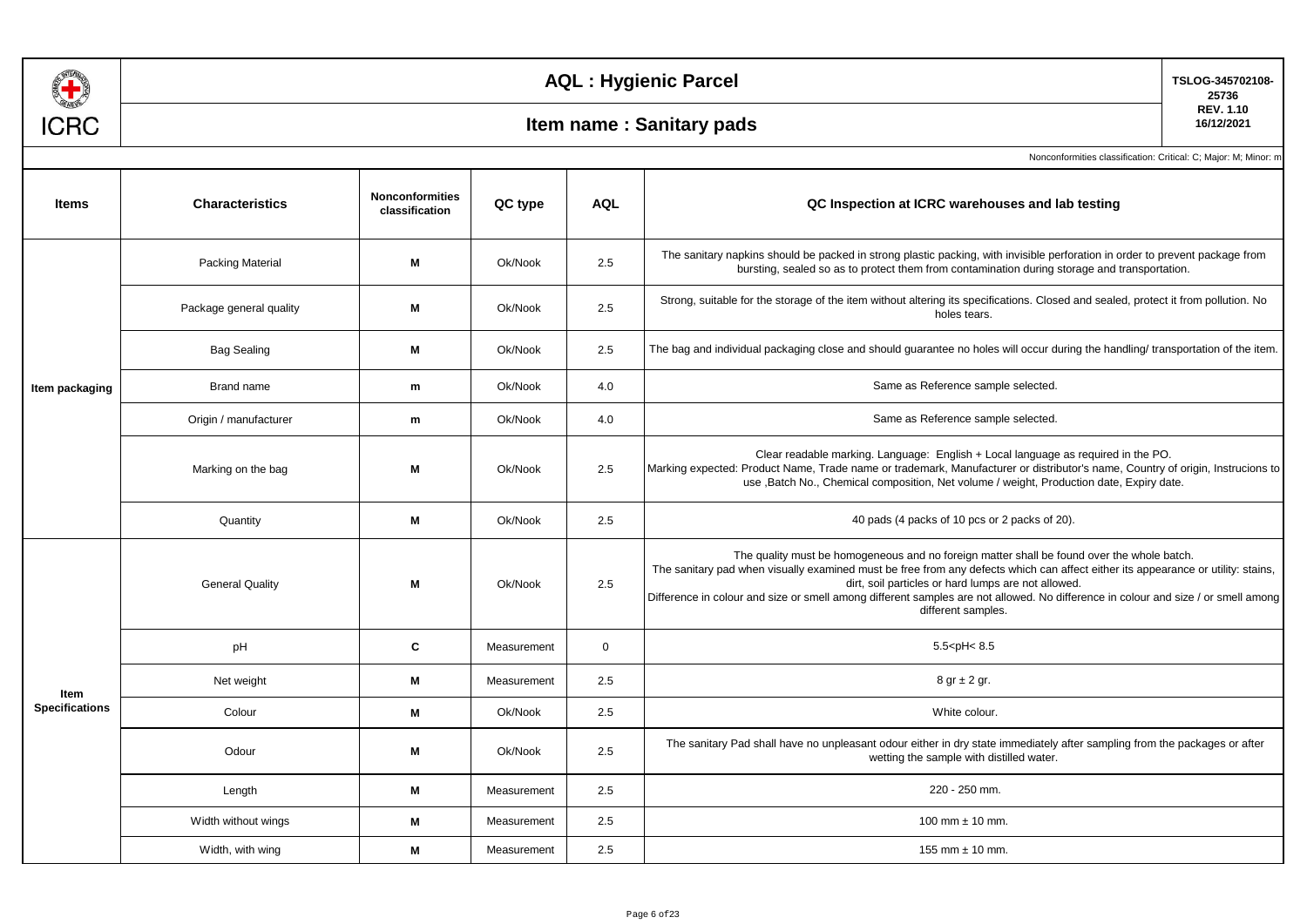

**TSLOG-345702108- 25736 REV. 1.10**

### **160 Item name : Sanitary pads**

Nonconformities classification: Critical: C; Major: M; Minor: m

|                              | Thickness in mm                                                                         | М | Measurement | 2.5         | Thick $3$ mm $\pm$ 1mm                                                                                                                                                                                                                    |
|------------------------------|-----------------------------------------------------------------------------------------|---|-------------|-------------|-------------------------------------------------------------------------------------------------------------------------------------------------------------------------------------------------------------------------------------------|
|                              | Absorbency                                                                              | M | Measurement | 2.5         | Minimum 40 ml/pad, No leakage. (using a solution of 0.9 %NaCL).                                                                                                                                                                           |
|                              | Covering (Top Sheet)                                                                    | M | Ok/Nook     | 2.5         | The absorbent filler covering shall be made of good quality fabric with sufficient porosity to permit the assembled towel to meet<br>absorbency requirement.                                                                              |
| Item                         | <b>Back sheet</b>                                                                       | M | Ok/Nook     | 2.5         | The Back sheet shall be water resistant (no wetting of outer surface and no water penetration).                                                                                                                                           |
| <b>Specifications</b>        | Glue areas                                                                              | M | Ok/Nook     | 2.5         | On the control table check that the glue on those areas : good quality, appearance, well distributed in these areas, no clumping<br>glue, and no foreign matter.                                                                          |
|                              | Shelf life                                                                              | M | Ok/Nook     | 2.5         | Minimum 3 years from date of production. Upon delivery, shelf life should be minimum 80% of total shelf life.<br>No changes in product (colour, odour, Functionality ) after stored under normal conditions over the declared shelf life. |
|                              | Skin Irritation                                                                         | C | Ok/Nook     | $\mathbf 0$ | The pad should not contain any dangerous substances. The use of pads does not cause skin irritation.                                                                                                                                      |
|                              | Total Aerobic Mesophilic Microor ganisms<br>(Bacteria plus yeast and mould)             | C | Measurement | $\mathbf 0$ | ≤ 1000 CFU per g or ml (ISO-17516-2014)                                                                                                                                                                                                   |
| Microbiological              | Escherichia coli, Pseudomonas aeruginosa,<br>Staphyloccocus aureus and Candida albicans | C | Measurement | $\mathbf 0$ | Absence in 1 g or 1 ml (ISO-17516-2014)                                                                                                                                                                                                   |
| <b>Documents</b><br>Required | Certificate of Analysis                                                                 | C | Ok/Nook     | $\mathbf 0$ | Valid certificate of analysis for each lot established by a third party independent and accredited laboratory showing compliance<br>with the specified chemical composition, biological analysis and Fit For human utilization.           |





**Sanitary Napkin Bag** 

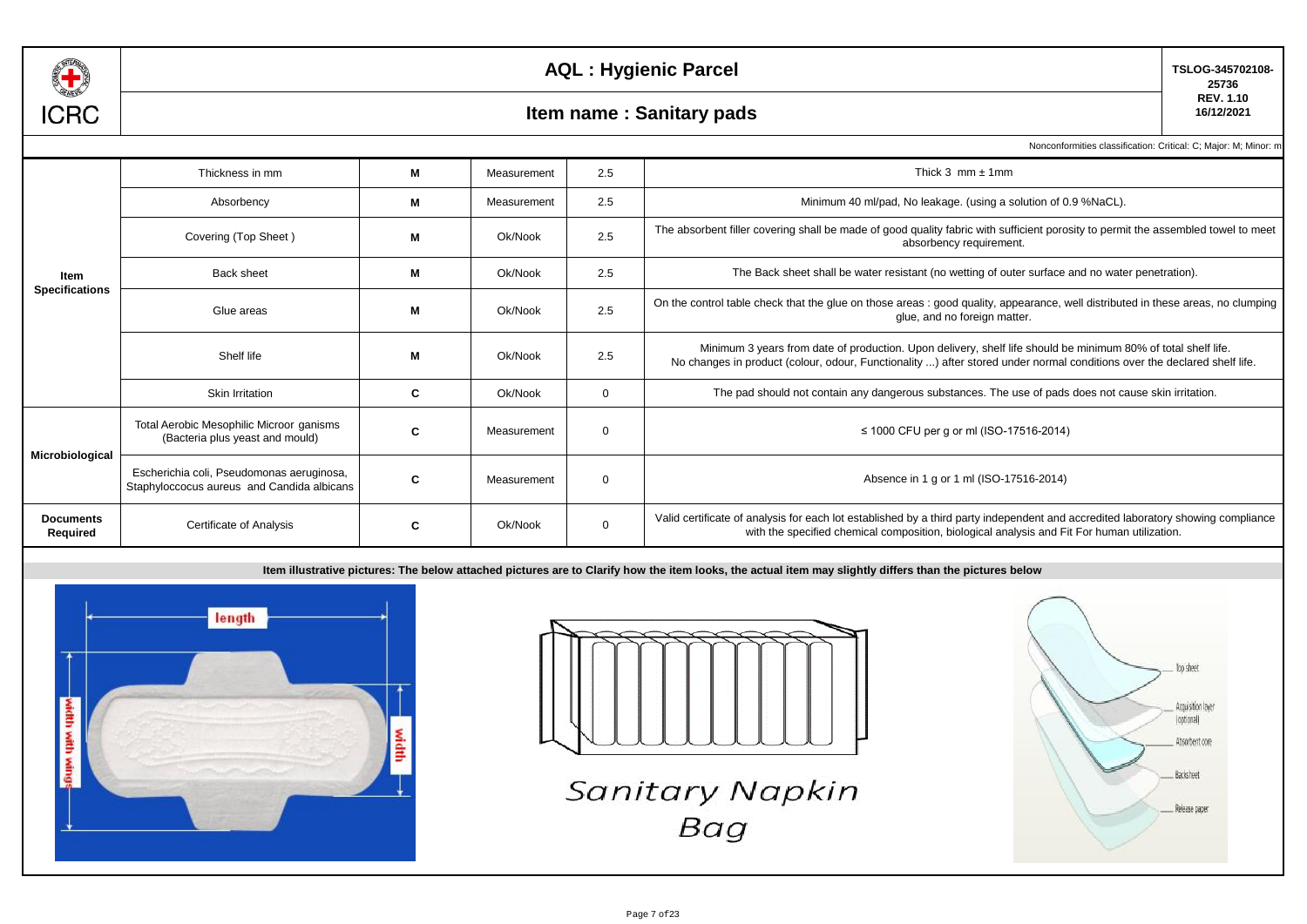| ı<br>◡<br>۱ |  |
|-------------|--|

**TSLOG-345702108-25736 REV. 1.10**

# **16/12/2021 Item name : Dishwashing liquid**

| <b>Items</b>               | <b>Characteristics</b>                                                        | <b>Nonconformities</b><br>classification | QC type     | <b>AQL</b>   | QC Inspection at ICRC warehouses and lab testing                                                                                                                                                                                                                                                                                                 |
|----------------------------|-------------------------------------------------------------------------------|------------------------------------------|-------------|--------------|--------------------------------------------------------------------------------------------------------------------------------------------------------------------------------------------------------------------------------------------------------------------------------------------------------------------------------------------------|
|                            | <b>Packing Material</b>                                                       | М                                        | Ok/Nok      | 2.5          | Unbreakable PP or PEHD or PET Bottles with Screw Caps.                                                                                                                                                                                                                                                                                           |
|                            | Package general quality                                                       | М                                        | Ok/Nok      | 2.5          | Strong, suitable for the storage of the item without altering its specifications. No holes, no damages.                                                                                                                                                                                                                                          |
|                            | <b>Bottle Sealing</b>                                                         | М                                        | Ok/Nok      | 2.5          | Bottles referred to have caps with tamper proof push pull devices. The CAP should firmly close and should guarantee no<br>leakage will occur during the handling/ transportation of the item under the pressure of two stacked pallets.                                                                                                          |
| Item packaging             | <b>Brand name</b>                                                             | m                                        | Ok/Nok      | 4.0          | Same as Reference sample selected.                                                                                                                                                                                                                                                                                                               |
|                            | Origin / manufacturer<br>m                                                    |                                          | Ok/Nok      | 4.0          | Same as Reference sample selected.                                                                                                                                                                                                                                                                                                               |
|                            | Marking on the bottle                                                         | m                                        | Ok/Nok      | 4.0          | Clear readable marking. Language: English + Local language as required in the PO.<br>Marking expected: Product Name, Trade name or trademark, Manufacturer or distributor's name, Country of origin, Instrucions<br>to use, cautinary instructions (if any), Batch No., Chemical composition, Net volume / weight, Production date, Expiry date. |
|                            | <b>General Quality</b>                                                        | М                                        | Ok/Nok      | 2.5          | Homogeneous gel, no impurities, no difference in colour or smell among different samples.                                                                                                                                                                                                                                                        |
|                            | Net volume                                                                    | М                                        | Measurement | 2.5          | Minimum 3000 ml (3 bottles of 1 litre).                                                                                                                                                                                                                                                                                                          |
|                            | Colour                                                                        | М                                        | Ok/Nok      | 2.5          | Same as Reference sample selected.                                                                                                                                                                                                                                                                                                               |
|                            | Fragrance/Perfume                                                             | М                                        | Ok/Nok      | 2.5          | Good and Acceptable Fragrance, without any disagreeable odours.                                                                                                                                                                                                                                                                                  |
| <b>Item Specifications</b> | pH                                                                            | C                                        | Measurement | $\mathbf{0}$ | $7$ <ph <9<="" td=""></ph>                                                                                                                                                                                                                                                                                                                       |
|                            | Anionic surfactant<br>Sodium lauryl ether sulphate (as 100%) or<br>equivalent | М                                        | Measurement | 2.5          | 10 % Minimum.                                                                                                                                                                                                                                                                                                                                    |
|                            | Non-ionic or amphoteric co-surfactant (as<br>100%)                            | М                                        | Measurement | 2.5          | 3 % Minimum.                                                                                                                                                                                                                                                                                                                                     |
|                            | NaOH content:                                                                 | C                                        | Measurement | $\mathbf 0$  | Maximum 0.10%.                                                                                                                                                                                                                                                                                                                                   |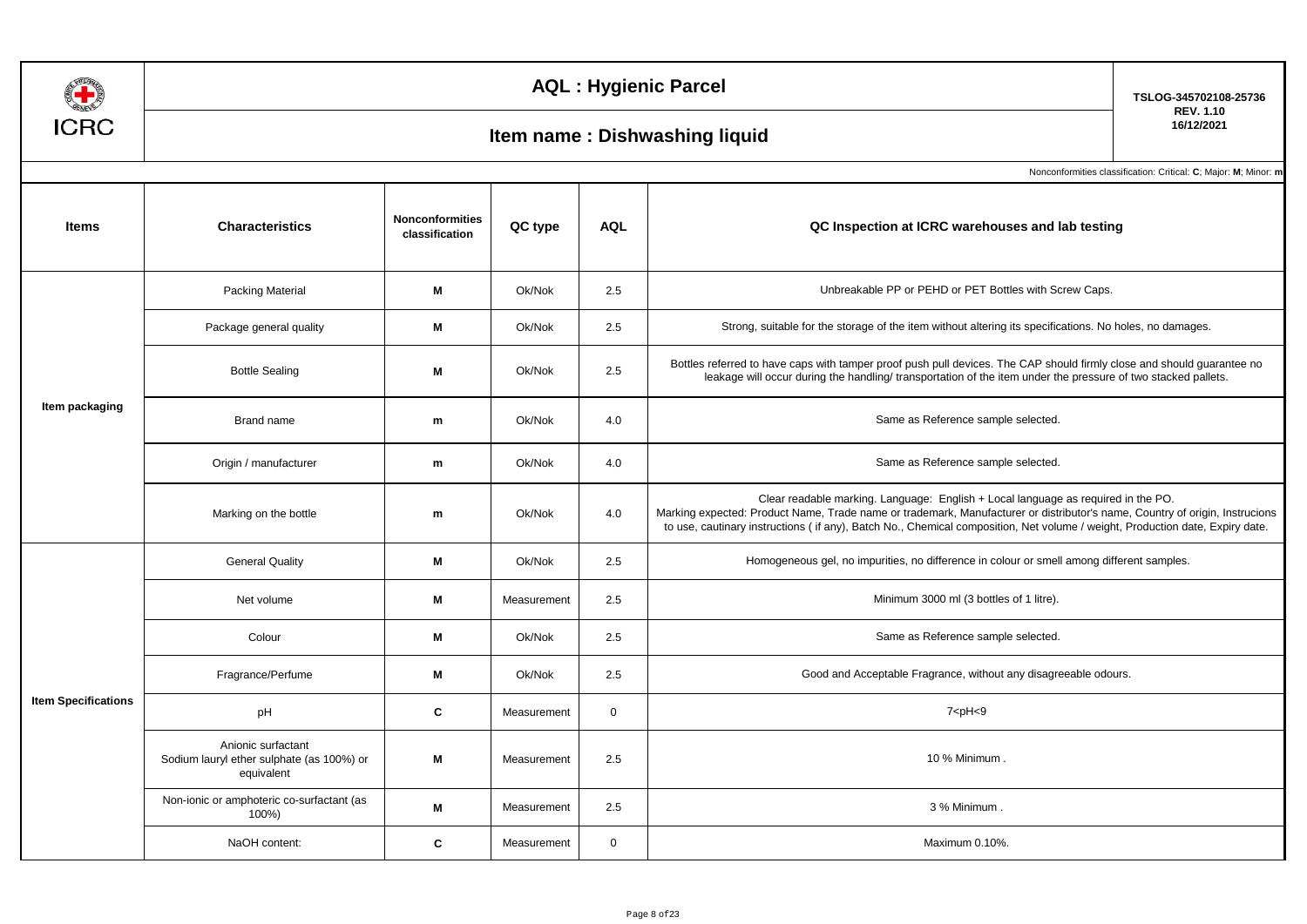

# **16/12/2021 Item name : Dishwashing liquid**

**TSLOG-345702108-25736 REV. 1.10**

|                            | NaCl content                                                                            | М | Measurement | 2.5         | Maximum 1.5%.                                                                                                                                                                                                                   |  |  |  |  |
|----------------------------|-----------------------------------------------------------------------------------------|---|-------------|-------------|---------------------------------------------------------------------------------------------------------------------------------------------------------------------------------------------------------------------------------|--|--|--|--|
| <b>Item Specifications</b> | Shelf life                                                                              | М | Ok/Nok      | 2.5         | Minimum 3 years from date of production. Upon delivery, shelf life should be minimum 80% of total shelf life.<br>No changes in product after stored it a long time (colour, odour, shape ).                                     |  |  |  |  |
|                            | Skin Dryness                                                                            | C | Measurement | $\mathbf 0$ | The use of Dishwashing liquid does not cause skin irritation and / or skin dryness.                                                                                                                                             |  |  |  |  |
| Microbiological            | Total Aerobic Mesophilic Microor ganisms<br>(Bacteria plus yeast and mould)             | C | Measurement | $\mathbf 0$ | ≤ 1000 CFU per g or ml (ISO-17516-2014)                                                                                                                                                                                         |  |  |  |  |
|                            | Escherichia coli, Pseudomonas aeruginosa,<br>Staphyloccocus aureus and Candida albicans | C | Measurement | $\mathbf 0$ | Absence in 1 g or 1 ml (ISO-17516-2014)                                                                                                                                                                                         |  |  |  |  |
| <b>Documents Required</b>  | Certificate of Analysis                                                                 | C | Ok/Nok      | $\mathbf 0$ | Valid certificate of analysis for each lot established by a third party independent and accredited laboratory showing compliance<br>with the specified chemical composition, biological analysis and Fit For human utilization. |  |  |  |  |
|                            | Material Safety Data Sheet                                                              | C | Ok/Nok      | $\mathbf 0$ | Material Safety Data Sheet for the product should be provided, including safety, Handling, Storage and Transportation<br>statements.                                                                                            |  |  |  |  |
|                            |                                                                                         |   |             |             | Item illustrative pictures: The below attached pictures are to Clarify how the item looks, the actual item may slightly differs than the pictures below                                                                         |  |  |  |  |
|                            | Packaging, PP, HDPE, or PET bottle                                                      |   |             |             | Screw Caps with tamper proof (push pull devices)                                                                                                                                                                                |  |  |  |  |
|                            |                                                                                         |   |             |             |                                                                                                                                                                                                                                 |  |  |  |  |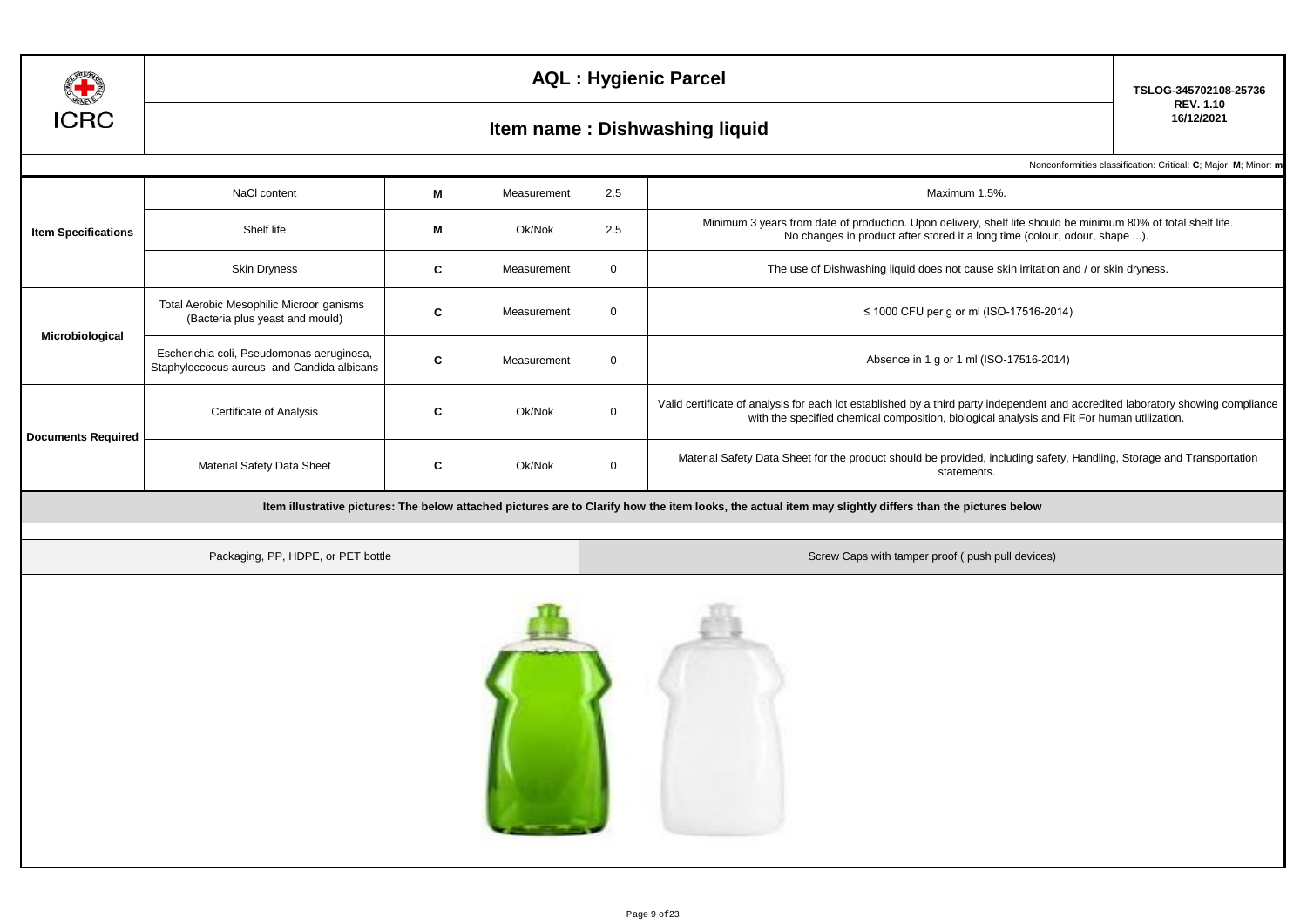|                            |                                                                                                                                                               |                                                                 | <b>AQL: Hygienic Parcel</b> |             |                                                                                                                                                                                                                                                                                                                                                     | TSLOG-345702108-25736<br><b>REV. 1.10</b> |
|----------------------------|---------------------------------------------------------------------------------------------------------------------------------------------------------------|-----------------------------------------------------------------|-----------------------------|-------------|-----------------------------------------------------------------------------------------------------------------------------------------------------------------------------------------------------------------------------------------------------------------------------------------------------------------------------------------------------|-------------------------------------------|
| <b>ICRC</b>                |                                                                                                                                                               | Item name : Hair Shampoo                                        | 16/12/2021                  |             |                                                                                                                                                                                                                                                                                                                                                     |                                           |
|                            |                                                                                                                                                               | Nonconformities classification: Critical: C; Major: M; Minor: m |                             |             |                                                                                                                                                                                                                                                                                                                                                     |                                           |
| <b>Items</b>               | <b>Nonconformities</b><br><b>Characteristics</b><br>QC type<br><b>AQL</b><br>QC Inspection at ICRC warehouses and lab testing<br>classification               |                                                                 |                             |             |                                                                                                                                                                                                                                                                                                                                                     |                                           |
|                            | Packing Material                                                                                                                                              | M                                                               | Ok/Nok                      | 2.5         | Unbreakable PP or PEHD or PET bottle.                                                                                                                                                                                                                                                                                                               |                                           |
|                            | Package general quality                                                                                                                                       | M                                                               | Ok/Nok                      | 2.5         | Strong, suitable for the storage of the item without altering its specifications. No holes, no damages.                                                                                                                                                                                                                                             |                                           |
|                            | <b>Bottle Sealing</b>                                                                                                                                         | M                                                               | Ok/Nok                      | 2.5         | Screw CAP hermetically sealed with flip top Or Pull/Push CAP. The CAP should firmly close and should guarantee no<br>leakage will occur during the handling/ transportation of the item under the pressure of two stacked pallets.                                                                                                                  |                                           |
| Item packaging             | Same as Reference sample selected.<br>Ok/Nok<br>4.0<br>Brand name<br>${\bf m}$                                                                                |                                                                 |                             |             |                                                                                                                                                                                                                                                                                                                                                     |                                           |
|                            | Origin / manufacturer                                                                                                                                         | m                                                               | Ok/Nok                      | 4.0         | Same as Reference sample selected.                                                                                                                                                                                                                                                                                                                  |                                           |
|                            | Marking on the bottle                                                                                                                                         | m                                                               | Ok/Nok                      | 4.0         | Clear readable marking. Language: English + Local language as required in the PO.<br>Marking expected: Product Name, Trade name or trademark, Manufacturer or distributor's name, Country of origin,<br>Instrucions to use, cautinary instructions (if any), Batch No., Chemical composition, Net volume / weight, Production date,<br>Expiry date. |                                           |
|                            | <b>General Quality</b>                                                                                                                                        | M                                                               | Ok/Nok                      | 2.5         | No difference in colour or smell among different samples. Homogeneous quality no foreign matters.                                                                                                                                                                                                                                                   |                                           |
|                            | М<br>Net volume                                                                                                                                               |                                                                 | Measurement                 | 2.5         | Minimum 500 ml (1 bottle).                                                                                                                                                                                                                                                                                                                          |                                           |
|                            | Colour                                                                                                                                                        | M                                                               | Ok/Nok                      | 2.5         | Same as Reference sample selected.                                                                                                                                                                                                                                                                                                                  |                                           |
|                            | Fragrance/Perfume                                                                                                                                             | M                                                               | Ok/Nok                      | 2.5         | Good and Acceptable Fragrance, without any disagreeable odours.                                                                                                                                                                                                                                                                                     |                                           |
| <b>Item Specifications</b> | Anionic surfactant: Sodium lauryl ether sulphate<br>(SLES 70%), or Ammonium lauryl ether sulphate<br>(ALES) as a possible substitute if SLES not<br>available | M                                                               | Measurement                 | 2.5         | 12% Minimum.                                                                                                                                                                                                                                                                                                                                        |                                           |
|                            | Non-ionic surfactant (Cocamidopropyl betaine or<br>equivalent) Co-surfactant                                                                                  | M                                                               | Measurement                 | 2.5         | 2% Minimum.                                                                                                                                                                                                                                                                                                                                         |                                           |
|                            | pH                                                                                                                                                            | C                                                               | Measurement                 | $\mathbf 0$ | 4.7 <ph<7< th=""><th></th></ph<7<>                                                                                                                                                                                                                                                                                                                  |                                           |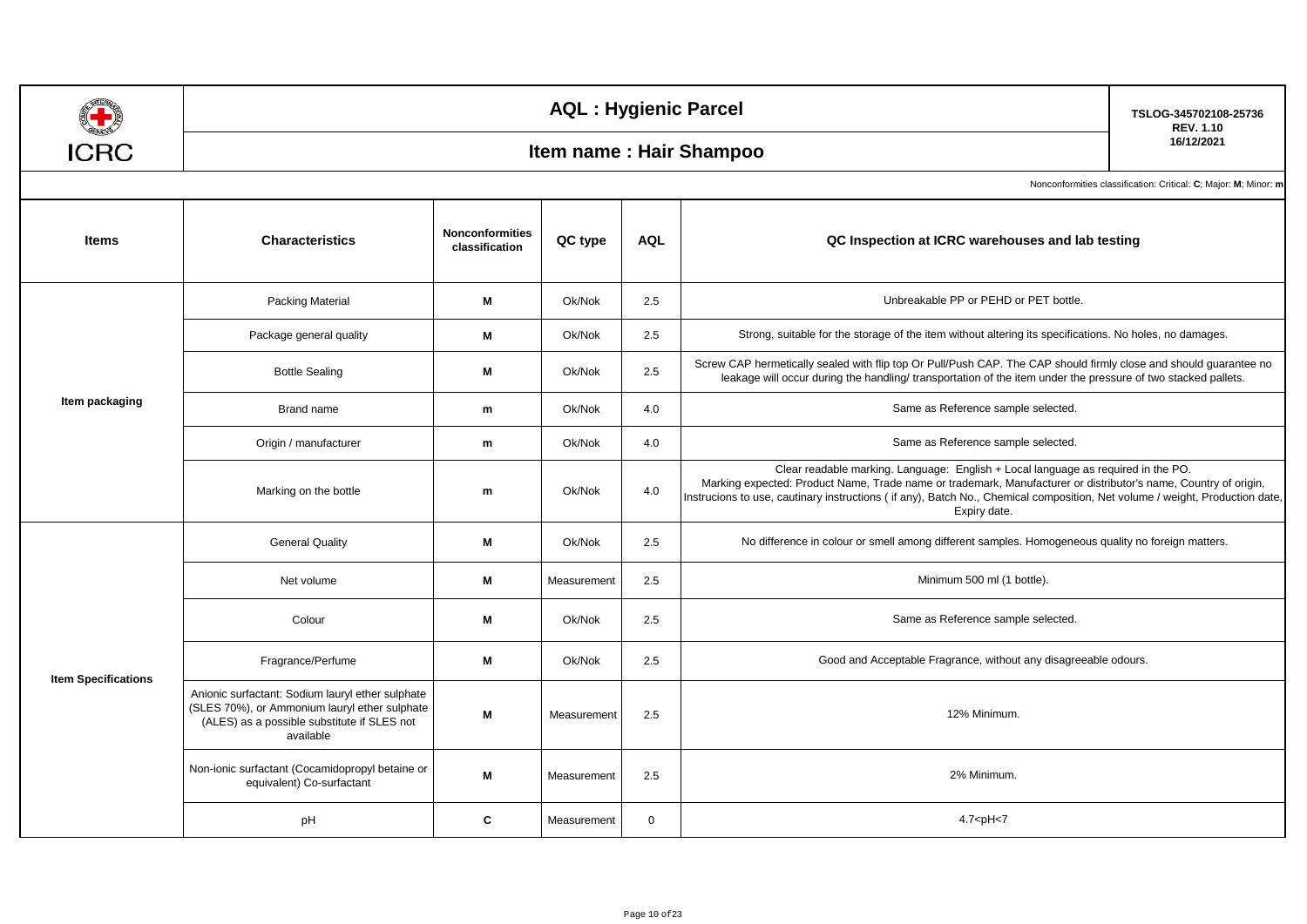

**TSLOG-345702108-25736 REV. 1.10**

### **16/12/2021 Item name : Hair Shampoo**

Nonconformities classification: Critical: **C**; Major: **M**; Minor: **m** 

|                            | <b>Total Chlorides as NaCl</b>                                                          | C | Measurement | $\mathbf 0$ | Maximum 2 %.                                                                                                                                                                                                                    |
|----------------------------|-----------------------------------------------------------------------------------------|---|-------------|-------------|---------------------------------------------------------------------------------------------------------------------------------------------------------------------------------------------------------------------------------|
|                            | Shelf life                                                                              | M | Ok/Nok      | 2.5         | Minimum 3 years from date of production. Upon delivery, shelf life should be minimum 80% of total shelf life.<br>No changes in product after stored it a long time (colour, odour, shape ).                                     |
| <b>Item Specifications</b> | <b>Skin Irritation</b>                                                                  | C | Ok/Nok      | $\mathbf 0$ | The use of Shampoo does not cause skin irritation.                                                                                                                                                                              |
|                            | Type/class                                                                              | M | Ok/Nok      | 2.5         | All hair type.                                                                                                                                                                                                                  |
|                            | Total Aerobic Mesophilic Microor ganisms<br>(Bacteria plus yeast and mould)             | C | Measurement | $\Omega$    | ≤ 1000 CFU per g or ml (ISO-17516-2014)                                                                                                                                                                                         |
| Microbiological            | Escherichia coli, Pseudomonas aeruginosa,<br>Staphyloccocus aureus and Candida albicans | C | Measurement | $\Omega$    | Absence in 1 g or 1 ml (ISO-17516-2014)                                                                                                                                                                                         |
| <b>Documents Required</b>  | Certificate of Analysis                                                                 | C | Ok/Nok      | $\mathbf 0$ | Valid certificate of analysis for each lot established by a third party independent and accredited laboratory showing<br>compliance with the specified chemical composition, biological analysis and Fit For human utilization. |
|                            | <b>Material Safety Data Sheet</b>                                                       | C | Ok/Nok      | $\mathbf 0$ | Material Safety Data Sheet for the product should be provided, including safety, Handling, Storage and Transportation<br>statements.                                                                                            |





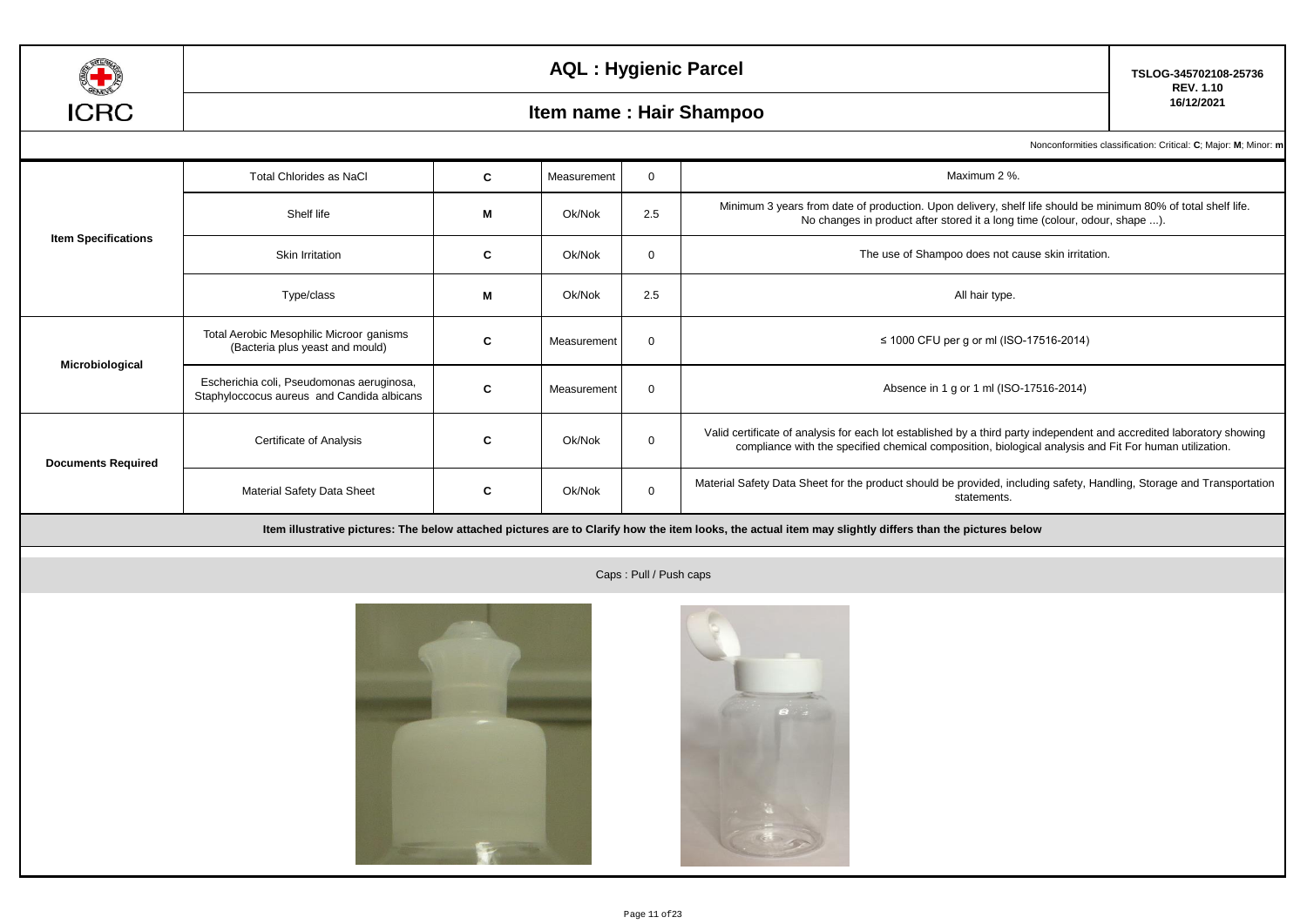| E B                           |                         | TSLOG-345702108-25736                    |                                                                                            |                                                                                                         |                                                                                                                                                                                                                                                                                             |                                                               |
|-------------------------------|-------------------------|------------------------------------------|--------------------------------------------------------------------------------------------|---------------------------------------------------------------------------------------------------------|---------------------------------------------------------------------------------------------------------------------------------------------------------------------------------------------------------------------------------------------------------------------------------------------|---------------------------------------------------------------|
| <b>ICRC</b>                   |                         | <b>REV. 1.10</b><br>16/12/2021           |                                                                                            |                                                                                                         |                                                                                                                                                                                                                                                                                             |                                                               |
|                               |                         |                                          |                                                                                            |                                                                                                         |                                                                                                                                                                                                                                                                                             | Nonconformities classification: Critical: C; Major: M; Minor: |
| <b>Items</b>                  | <b>Characteristics</b>  | <b>Nonconformities</b><br>classification | QC type                                                                                    | <b>AQL</b>                                                                                              | QC Inspection at ICRC warehouses and lab testing                                                                                                                                                                                                                                            |                                                               |
|                               | <b>Packing Material</b> | М                                        | Bars individually packed in a water / air proof plastic or paper packing.<br>Ok/Nok<br>2.5 |                                                                                                         |                                                                                                                                                                                                                                                                                             |                                                               |
|                               | Package general quality | Ok/Nok<br>2.5<br>М                       |                                                                                            | Strong, suitable for the storage of the item without altering its specifications. No holes, no damages. |                                                                                                                                                                                                                                                                                             |                                                               |
|                               | <b>Bag Sealing</b>      | M                                        | Ok/Nok                                                                                     | 2.5                                                                                                     | Sealed from both ends, should firmly close and should guarantee no alteration of item specifications by external factors.                                                                                                                                                                   |                                                               |
| Item packaging                | Brand name              | m                                        | Ok/Nok                                                                                     | 4.0                                                                                                     | Same as Reference sample selected.                                                                                                                                                                                                                                                          |                                                               |
|                               | Origin / manufacturer   | m                                        | Ok/Nok                                                                                     | 4.0                                                                                                     | Same as Reference sample selected.                                                                                                                                                                                                                                                          |                                                               |
|                               | Marking on the bag      | m                                        | Ok/Nok                                                                                     | 4.0                                                                                                     | Clear readable marking. Language: English + Local language as required in the PO.<br>Marking expected: Product Name, Trade name or trademark, Manufacturer or distributor's name, Country of origin, Batch<br>No., Chemical composition, Net volume / weight, Production date, Expiry date. |                                                               |
|                               | <b>General Quality</b>  | M                                        | Ok/Nok                                                                                     | 2.5                                                                                                     | No broken bars, no difference in colour and size / or smell among different samples. Homogeneous quality no foreign<br>matters.                                                                                                                                                             |                                                               |
|                               | Net weight              | M                                        | Measurement                                                                                | 2.5                                                                                                     | Based on Each Purchase contract, The weight could be :<br>13 bars of Minimum 125 g<br>or 16 bars of Minimum 100 g                                                                                                                                                                           |                                                               |
|                               | Colour                  | М                                        | Measurement                                                                                | 2.5                                                                                                     | Same as Reference sample selected.                                                                                                                                                                                                                                                          |                                                               |
| Item<br><b>Specifications</b> | pH                      | C                                        | Measurement                                                                                | $\mathbf{0}$                                                                                            | 5.5 < pH < 10                                                                                                                                                                                                                                                                               |                                                               |
|                               | Fat Tyne                | $\mathbf{C}$                             | Measurement                                                                                | $\Omega$                                                                                                | From vegetable or animal fat, not containing pork fat.                                                                                                                                                                                                                                      |                                                               |

Content of Ethanol insoluble matter

**Fragrance Moisture** 

| ianu nam <del>c</del>  |   | UNIVUN      | −.∪           | <u>oanic as ricicicitiec sample selected</u> .                                                                                                                                                                                                                                              |
|------------------------|---|-------------|---------------|---------------------------------------------------------------------------------------------------------------------------------------------------------------------------------------------------------------------------------------------------------------------------------------------|
| / manufacturer         | m | Ok/Nok      | 4.0           | Same as Reference sample selected.                                                                                                                                                                                                                                                          |
| ing on the bag         | m | Ok/Nok      | 4.0           | Clear readable marking. Language: English + Local language as required in the PO.<br>Marking expected: Product Name, Trade name or trademark, Manufacturer or distributor's name, Country of origin, Batch<br>No., Chemical composition, Net volume / weight, Production date, Expiry date. |
| neral Quality          | M | Ok/Nok      | 2.5           | No broken bars, no difference in colour and size / or smell among different samples. Homogeneous quality no foreign<br>matters.                                                                                                                                                             |
| let weight             | M | Measurement | 2.5           | Based on Each Purchase contract, The weight could be :<br>13 bars of Minimum 125 g<br>or 16 bars of Minimum 100 g                                                                                                                                                                           |
| Colour                 | M | Measurement | 2.5           | Same as Reference sample selected.                                                                                                                                                                                                                                                          |
| pH                     | C | Measurement | $\mathbf 0$   | 5.5 < pH < 10                                                                                                                                                                                                                                                                               |
| Fat Type               | C | Measurement | $\mathbf 0$   | From vegetable or animal fat, not containing pork fat.                                                                                                                                                                                                                                      |
| hanol insoluble matter | М | Measurement | 2.5           | Maximum 2.5 %                                                                                                                                                                                                                                                                               |
| Fragrance              | M | Measurement | 2.5           | Good and Acceptable Fragrance, acceptable smell.                                                                                                                                                                                                                                            |
| Moisture               | M | Measurement | 2.5           | Maximum 20 %.                                                                                                                                                                                                                                                                               |
|                        |   |             | Page 12 of 23 |                                                                                                                                                                                                                                                                                             |
|                        |   |             |               |                                                                                                                                                                                                                                                                                             |
|                        |   |             |               |                                                                                                                                                                                                                                                                                             |
|                        |   |             |               |                                                                                                                                                                                                                                                                                             |
|                        |   |             |               |                                                                                                                                                                                                                                                                                             |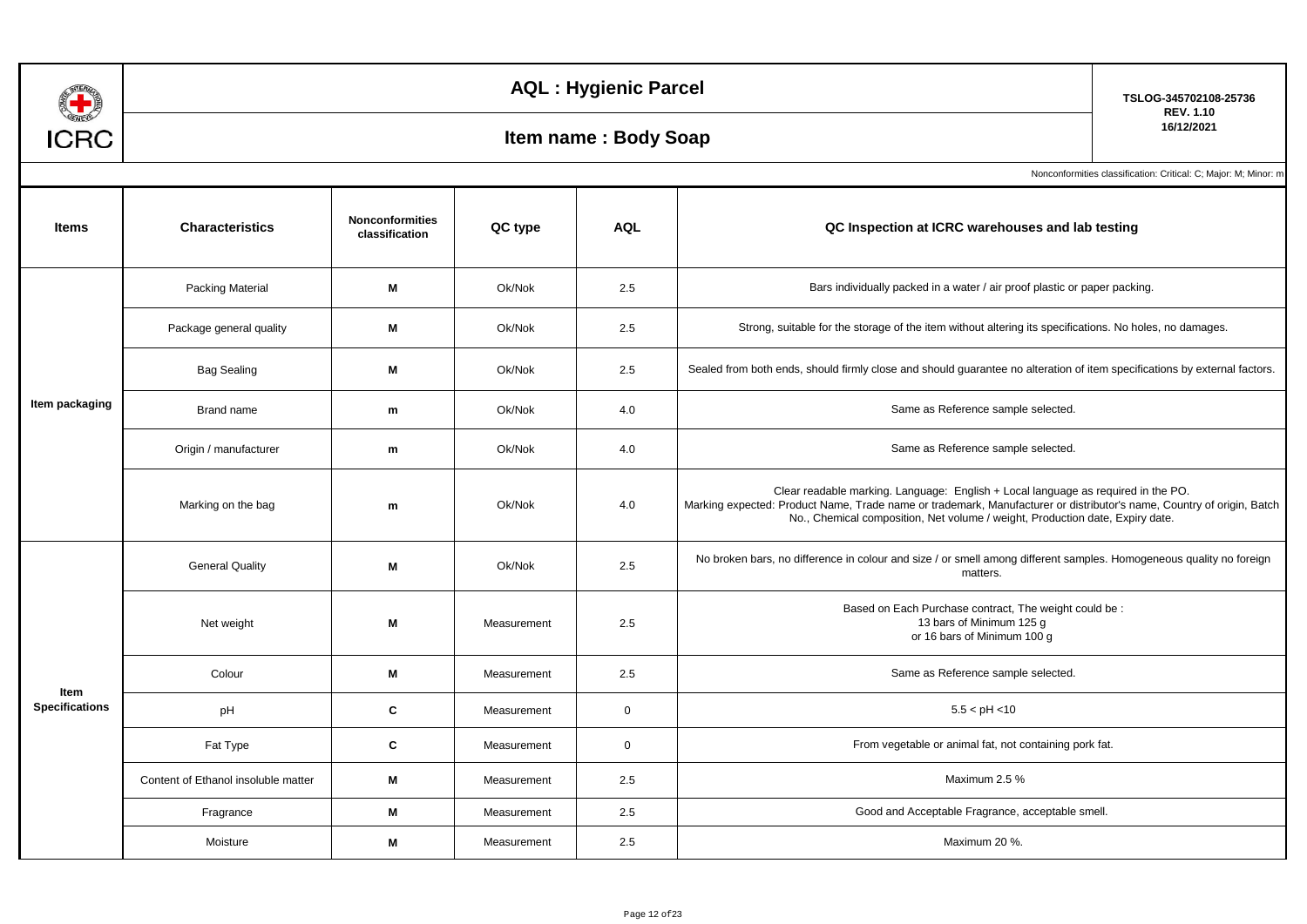

## **160 Item name : Body Soap**

**TSLOG-345702108-25736 REV. 1.10**

Nonconformities classification: Critical: C; Major: M; Minor: m

|                               | Glycerol                                                                                   | м | Measurement | 2.5          | Minimum 4.5%.                                                                                                                                                                                                                   |
|-------------------------------|--------------------------------------------------------------------------------------------|---|-------------|--------------|---------------------------------------------------------------------------------------------------------------------------------------------------------------------------------------------------------------------------------|
|                               | NaOH content                                                                               | M | Measurement | 2.5          | Maximum 0.3%.                                                                                                                                                                                                                   |
|                               | Fatty acid                                                                                 | M | Measurement | 2.5          | Minimum 70 %.                                                                                                                                                                                                                   |
| Item<br><b>Specifications</b> | Salt content expressed as NaCl                                                             | M | Measurement | 2.5          | Maximum 0.5 %.                                                                                                                                                                                                                  |
|                               | Shelf life                                                                                 | М | Ok/Nok      | 2.5          | Minimum 3 years from date of production. Upon delivery, shelf life should be minimum 80% of total shelf life.<br>No changes in product after stored it a long time (colour, odour, shape ).                                     |
|                               | <b>Skin Dryness</b>                                                                        | C | Measurement | $\mathbf{0}$ | The use of soap does not cause skin irritation and / or skin dryness.                                                                                                                                                           |
|                               | <b>Total Aerobic Mesophilic</b><br>Microor ganisms (Bacteria plus yeast<br>and mould)      | C | Measurement | $\mathbf 0$  | ≤ 1000 CFU per g or ml (ISO-17516-2014)                                                                                                                                                                                         |
| Microbiological               | Escherichia coli, Pseudomonas<br>aeruginosa, Staphyloccocus aureus and<br>Candida albicans | C | Measurement | $\mathbf 0$  | Absence in 1 g or 1 ml (ISO-17516-2014)                                                                                                                                                                                         |
| <b>Documents</b><br>Required  | Certificate of Analysis                                                                    | C | Ok/Nok      | $\Omega$     | Valid certificate of analysis for each lot established by a third party independent and accredited laboratory showing<br>compliance with the specified chemical composition, biological analysis and Fit For human utilization. |

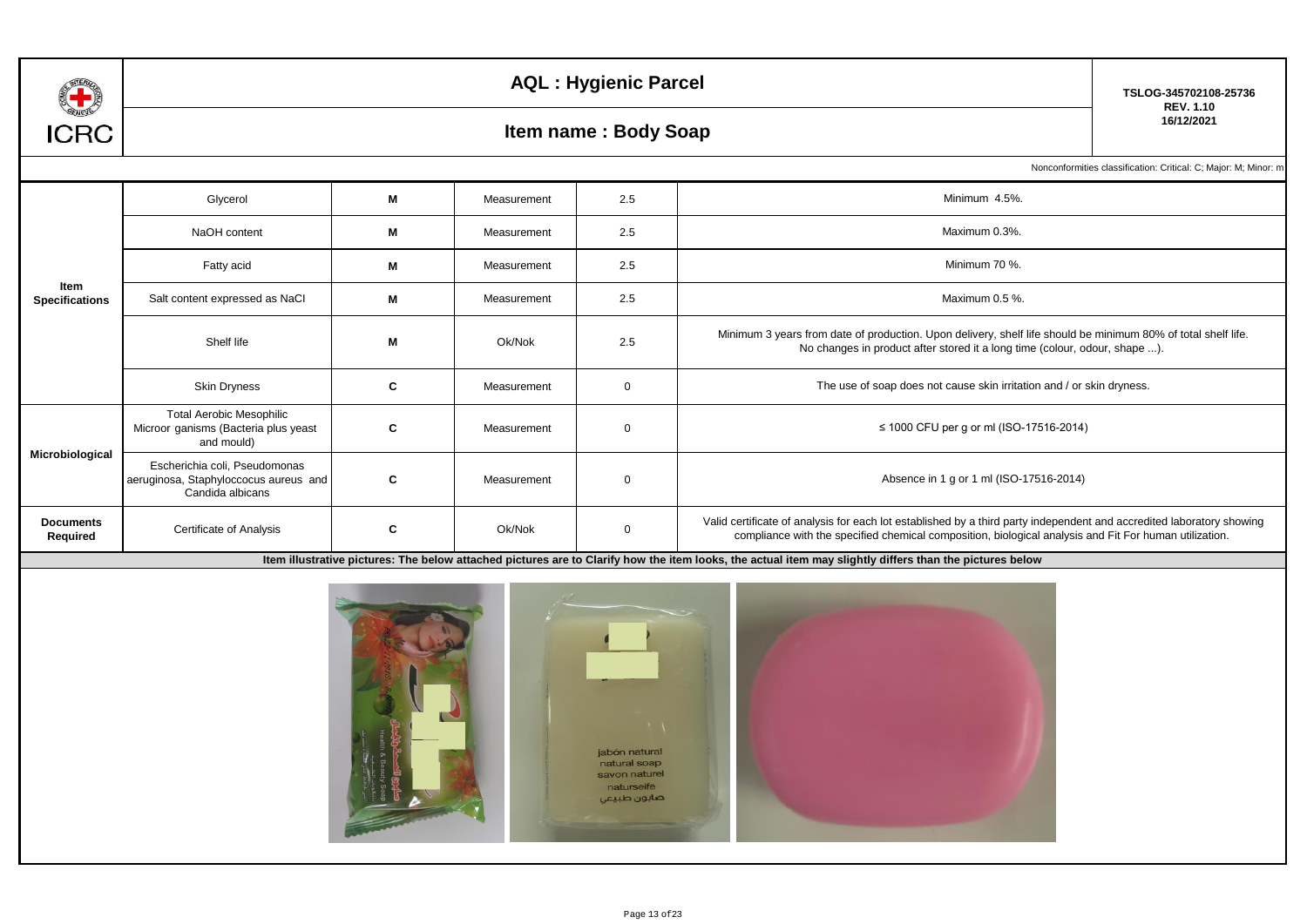

## **1600 Item name : Razor**

**TSLOG-345702108-25736**

**REV. 1.10**

| <b>Items</b>               | <b>Characteristics</b>   | <b>Nonconformities</b><br>classification | QC type     | <b>AQL</b>  | QC Inspection at ICRC warehouses and lab testing                                                                                                                                                                                      |
|----------------------------|--------------------------|------------------------------------------|-------------|-------------|---------------------------------------------------------------------------------------------------------------------------------------------------------------------------------------------------------------------------------------|
|                            | <b>Packing Material</b>  | M                                        | Ok/Nok      | 2.5         | PP bag.                                                                                                                                                                                                                               |
|                            | Package general quality  | М                                        | Ok/Nok      | 2.5         | Strong, suitable for the storage of the item without altering its specifications. Closed and thermally sealed, protect the item<br>from contamination. No holes tears.                                                                |
|                            | Brand name               | m                                        | Ok/Nok      | 4.0         | Same as Reference sample selected.                                                                                                                                                                                                    |
| Item packaging             | Origin / manufacturer    | m                                        | Ok/Nok      | 4.0         | Same as Reference sample selected.                                                                                                                                                                                                    |
|                            | Marking on the bag       | m                                        | Ok/Nok      | 4.0         | Clear readable marking. Language: English + Local language as required in the PO.<br>Marking expected: Product Name, Trade name or trademark, Manufacturer or distributor's name, Country of origin, Batch<br>No., Quantity per pack. |
|                            | Quantity                 | m                                        | Ok/Nok      | 4.0         | 10 razors (1 pack of 10 pcs or 2 packs of 5).                                                                                                                                                                                         |
|                            | <b>General Quality</b>   | M                                        | Ok/Nok      | 2.5         | No sharp edges, no impurities, homogeneous colour . The razor when visually examined shall be free from defects.                                                                                                                      |
|                            | Type                     | M                                        | Measurement | 2.5         | Manual Blade Razor with Lubrication strip.                                                                                                                                                                                            |
|                            | Blade                    | M                                        | Measurement | 2.5         | The razor consists of a specially-designed blade Twin blade razor, mounted in a plastic casing attached to a handle. Each<br>razor head protected with plastic safety cover.                                                          |
|                            | <b>Blade composition</b> | C                                        | Measurement | $\mathbf 0$ | Stainless steel (no trace of corrosion allowed).                                                                                                                                                                                      |
| <b>Item Specifications</b> | <b>Blade thickness</b>   | M                                        | Measurement | 2.5         | $0.8$ mm $\pm$ 1%.                                                                                                                                                                                                                    |
|                            | Lubricating strip        | М                                        | Ok/Nok      | 2.5         | With aloe vera and or vitamin E                                                                                                                                                                                                       |
|                            | Handle length            | M                                        | Measurement | 2.5         | 85 mm ± 10 mm.                                                                                                                                                                                                                        |
|                            | Total length             | M                                        | Measurement | 2.5         | 100 mm $\pm$ 10 mm.                                                                                                                                                                                                                   |
|                            | Head width               | М                                        | Measurement | 2.5         | 40 mm $\pm$ 5 mm.                                                                                                                                                                                                                     |
|                            | Skin Irritation          | C                                        | Ok/Nok      | $\mathbf 0$ | The Razor should not contain any dangerous substances. The use of Razor does not cause skin irritation.                                                                                                                               |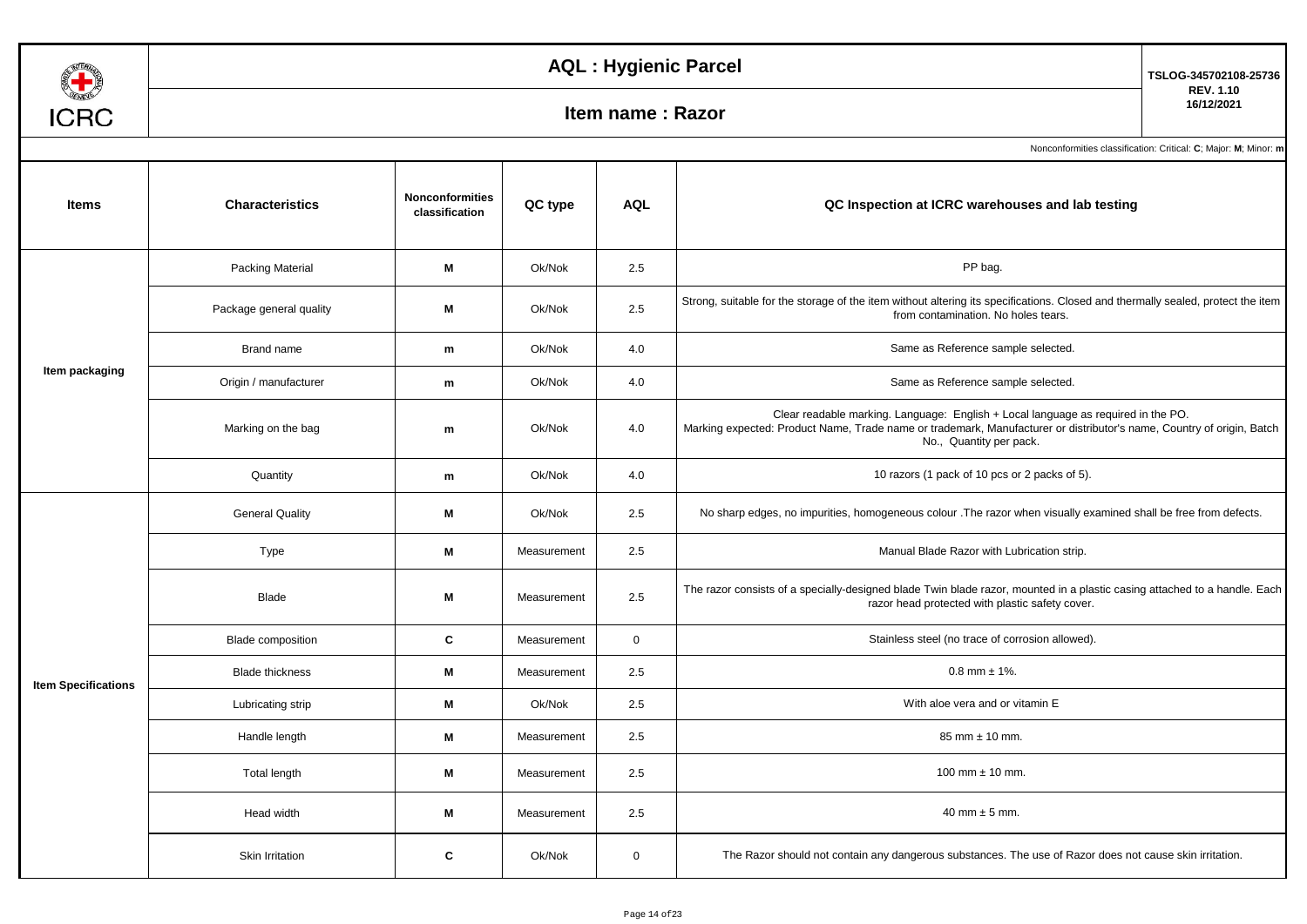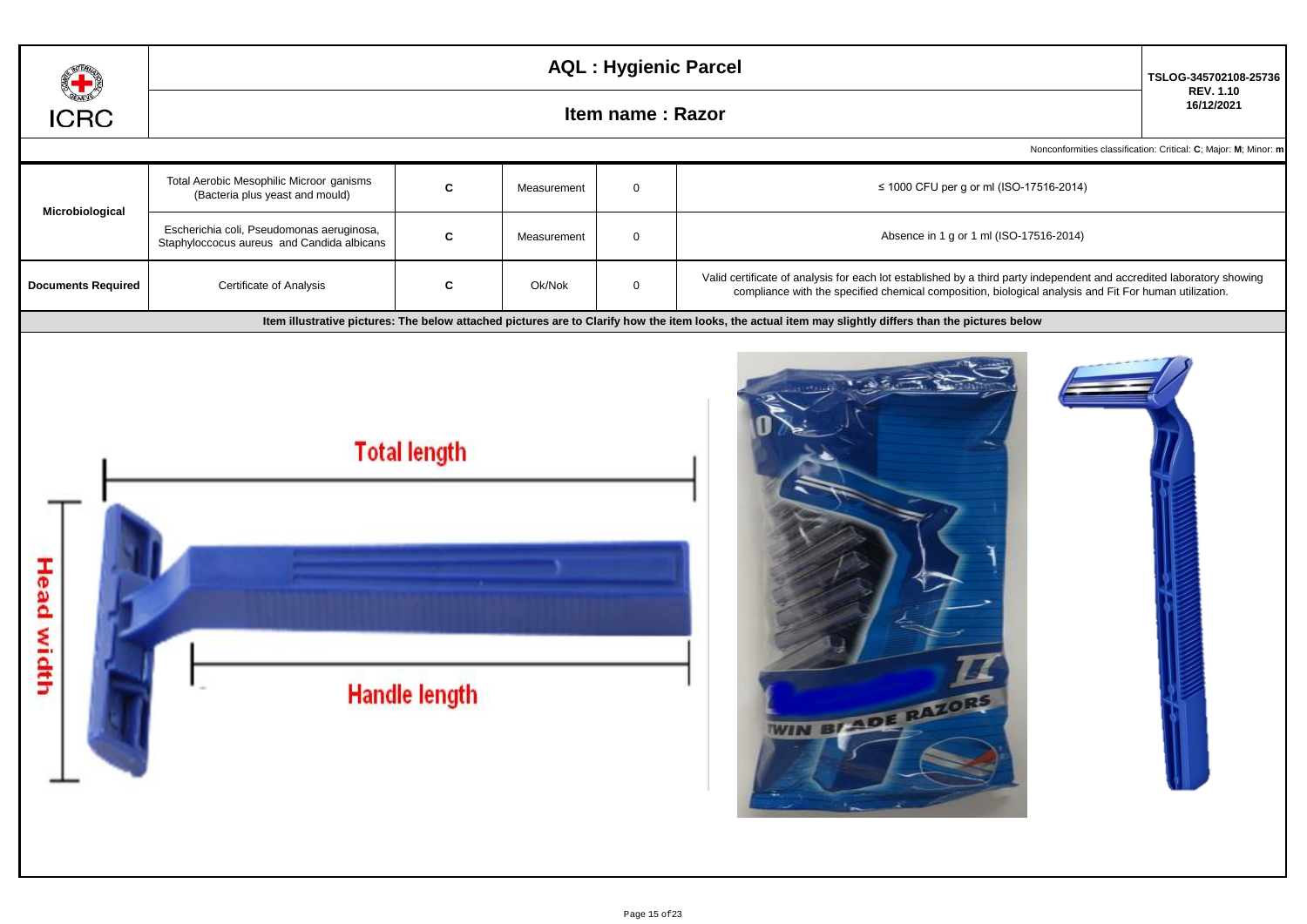|                            |                                                                 | TSLOG-345702108-25736                    |             |              |                                                                                                                                                                                                                                                                                                                                                  |                                |  |  |  |  |  |
|----------------------------|-----------------------------------------------------------------|------------------------------------------|-------------|--------------|--------------------------------------------------------------------------------------------------------------------------------------------------------------------------------------------------------------------------------------------------------------------------------------------------------------------------------------------------|--------------------------------|--|--|--|--|--|
| <b>ICRC</b>                |                                                                 |                                          |             |              | Item name: Shaving cream                                                                                                                                                                                                                                                                                                                         | <b>REV. 1.10</b><br>16/12/2021 |  |  |  |  |  |
|                            | Nonconformities classification: Critical: C; Major: M; Minor: m |                                          |             |              |                                                                                                                                                                                                                                                                                                                                                  |                                |  |  |  |  |  |
| <b>Items</b>               | <b>Characteristics</b>                                          | <b>Nonconformities</b><br>classification | QC type     | <b>AQL</b>   | QC Inspection at ICRC warehouses and lab testing                                                                                                                                                                                                                                                                                                 |                                |  |  |  |  |  |
|                            | <b>Packing Material</b>                                         | М                                        | Ok/Nok      | 2.5          | Supplied in Plastic OR metal tube, suitable for the storage and handling of this item, protecting the product from contamination,                                                                                                                                                                                                                |                                |  |  |  |  |  |
|                            | Package general quality                                         | М                                        | Ok/Nok      | 2.5          | Strong, suitable for the storage of the item without altering its specifications. No holes, no damages.                                                                                                                                                                                                                                          |                                |  |  |  |  |  |
|                            | <b>Tube Sealing</b>                                             | M                                        | Ok/Nok      | 2.5          | Tamper-proof sealed aluminium tube with screw cap.                                                                                                                                                                                                                                                                                               |                                |  |  |  |  |  |
| Item packaging             | Brand name                                                      | m                                        | Ok/Nok      | 4.0          | Same as Reference sample selected.                                                                                                                                                                                                                                                                                                               |                                |  |  |  |  |  |
|                            | Origin / manufacturer                                           | m                                        | Ok/Nok      | 4.0          | Same as Reference sample selected.                                                                                                                                                                                                                                                                                                               |                                |  |  |  |  |  |
|                            | Marking on the Tube                                             | m                                        | Ok/Nok      | 4.0          | Clear readable marking. Language: English + Local language as required in the PO.<br>Marking expected: Product Name, Trade name or trademark, Manufacturer or distributor's name, Country of origin, Instrucions<br>to use, cautinary instructions (if any), Batch No., Chemical composition, Net volume / weight, Production date, Expiry date. |                                |  |  |  |  |  |
|                            | <b>General Quality</b><br>M                                     |                                          | Ok/Nok      | 2.5          | Cream, no difference in colour and appearance / or smell among different samples. Homogeneous quality no foreign matters.                                                                                                                                                                                                                        |                                |  |  |  |  |  |
|                            | Type                                                            | M                                        | Ok/Nok      | 2.5          | Shaving cream for all skin types.                                                                                                                                                                                                                                                                                                                |                                |  |  |  |  |  |
|                            | Net weight / Net Volume                                         | М                                        | Measurement | 2.5          | Minimum 70 g (1 Tube).                                                                                                                                                                                                                                                                                                                           |                                |  |  |  |  |  |
| <b>Item Specifications</b> | Colour                                                          | M                                        | Ok/Nok      | 2.5          | Pearl white.                                                                                                                                                                                                                                                                                                                                     |                                |  |  |  |  |  |
|                            | Ash content for water insoluble matter                          | M                                        | Measurement | 2.5          | maximum 0.5 %.                                                                                                                                                                                                                                                                                                                                   |                                |  |  |  |  |  |
|                            | Ash content for ethanol insoluble matter                        | C                                        | Measurement | $\mathbf 0$  | maximum 2 %.                                                                                                                                                                                                                                                                                                                                     |                                |  |  |  |  |  |
|                            | Content for ethanol (C2H6O)                                     | C                                        | Measurement | $\mathbf{0}$ | maximum 0.2 %.                                                                                                                                                                                                                                                                                                                                   |                                |  |  |  |  |  |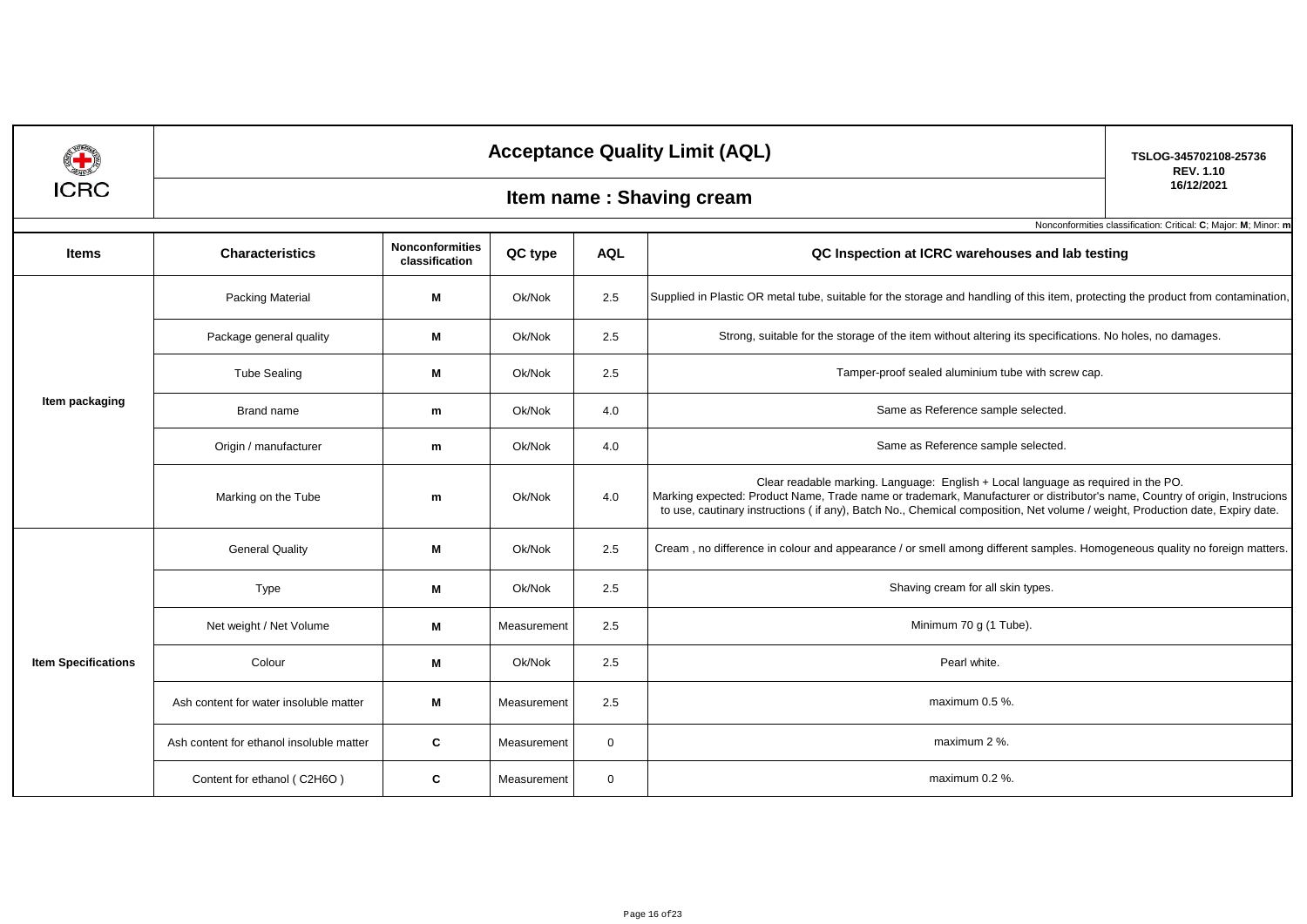

## **Item name : Shaving cream**

Nonconformities classification: Critical: **C**; Major: **M**; Minor: **m**

|                                                                            | Fatty acids                                                                                | C | Measurement | $\Omega$                                                                                                                                                                                                                                                                                                                                                                                                                                                                                                                                                                                                                                     | maximum 10 %.                                                                                                                                                                               |
|----------------------------------------------------------------------------|--------------------------------------------------------------------------------------------|---|-------------|----------------------------------------------------------------------------------------------------------------------------------------------------------------------------------------------------------------------------------------------------------------------------------------------------------------------------------------------------------------------------------------------------------------------------------------------------------------------------------------------------------------------------------------------------------------------------------------------------------------------------------------------|---------------------------------------------------------------------------------------------------------------------------------------------------------------------------------------------|
|                                                                            | Free caustic                                                                               | C | Measurement | $\Omega$                                                                                                                                                                                                                                                                                                                                                                                                                                                                                                                                                                                                                                     | Free.                                                                                                                                                                                       |
| <b>Item Specifications</b><br>Microbiological<br><b>Documents Required</b> | Moisture                                                                                   | M | Measurement | 2.5                                                                                                                                                                                                                                                                                                                                                                                                                                                                                                                                                                                                                                          | maximum 50 % in 105 C.                                                                                                                                                                      |
|                                                                            | pH                                                                                         | C | Measurement | $\Omega$                                                                                                                                                                                                                                                                                                                                                                                                                                                                                                                                                                                                                                     | 10 < pH < 11                                                                                                                                                                                |
|                                                                            | Skin irritation                                                                            | C | Measurement | $\Omega$                                                                                                                                                                                                                                                                                                                                                                                                                                                                                                                                                                                                                                     | Does not lead to skin irritation and irritation during or after use.                                                                                                                        |
|                                                                            | Shelf life                                                                                 | M | Ok/Nok      | 2.5                                                                                                                                                                                                                                                                                                                                                                                                                                                                                                                                                                                                                                          | Minimum 3 years from date of production. Upon delivery, shelf life should be minimum 80% of total shelf life.<br>No changes in product after stored it a long time (colour, odour, shape ). |
|                                                                            | Total Aerobic Mesophilic Microor ganisms<br>(Bacteria plus yeast and mould)                | C | Measurement | $\Omega$                                                                                                                                                                                                                                                                                                                                                                                                                                                                                                                                                                                                                                     | ≤ 1000 CFU per g or ml (ISO-17516-2014)                                                                                                                                                     |
|                                                                            | Escherichia coli, Pseudomonas aeruginosa,<br>Staphyloccocus aureus and Candida<br>albicans | C | Measurement | Absence in 1 g or 1 ml (ISO-17516-2014)<br>$\Omega$<br>Valid certificate of analysis for each lot established by a third party independent and accredited laboratory showing compliance<br>$\mathbf{0}$<br>Ok/Nok<br>with the specified chemical composition, biological analysis and Fit For human utilization.<br>Material Safety Data Sheet for the product should be provided, including safety, Handling, Storage and Transportation<br>Ok/Nok<br>$\mathbf 0$<br>statements<br>liam illustrative pictures. The hole wetherhod pictures are to Clerify hour the item leaks the estual item may elightly differe them the pictures hole.y |                                                                                                                                                                                             |
|                                                                            | Certificate of Analysis                                                                    | C |             |                                                                                                                                                                                                                                                                                                                                                                                                                                                                                                                                                                                                                                              |                                                                                                                                                                                             |
|                                                                            | <b>Material Safety Data Sheet</b>                                                          | C |             |                                                                                                                                                                                                                                                                                                                                                                                                                                                                                                                                                                                                                                              |                                                                                                                                                                                             |

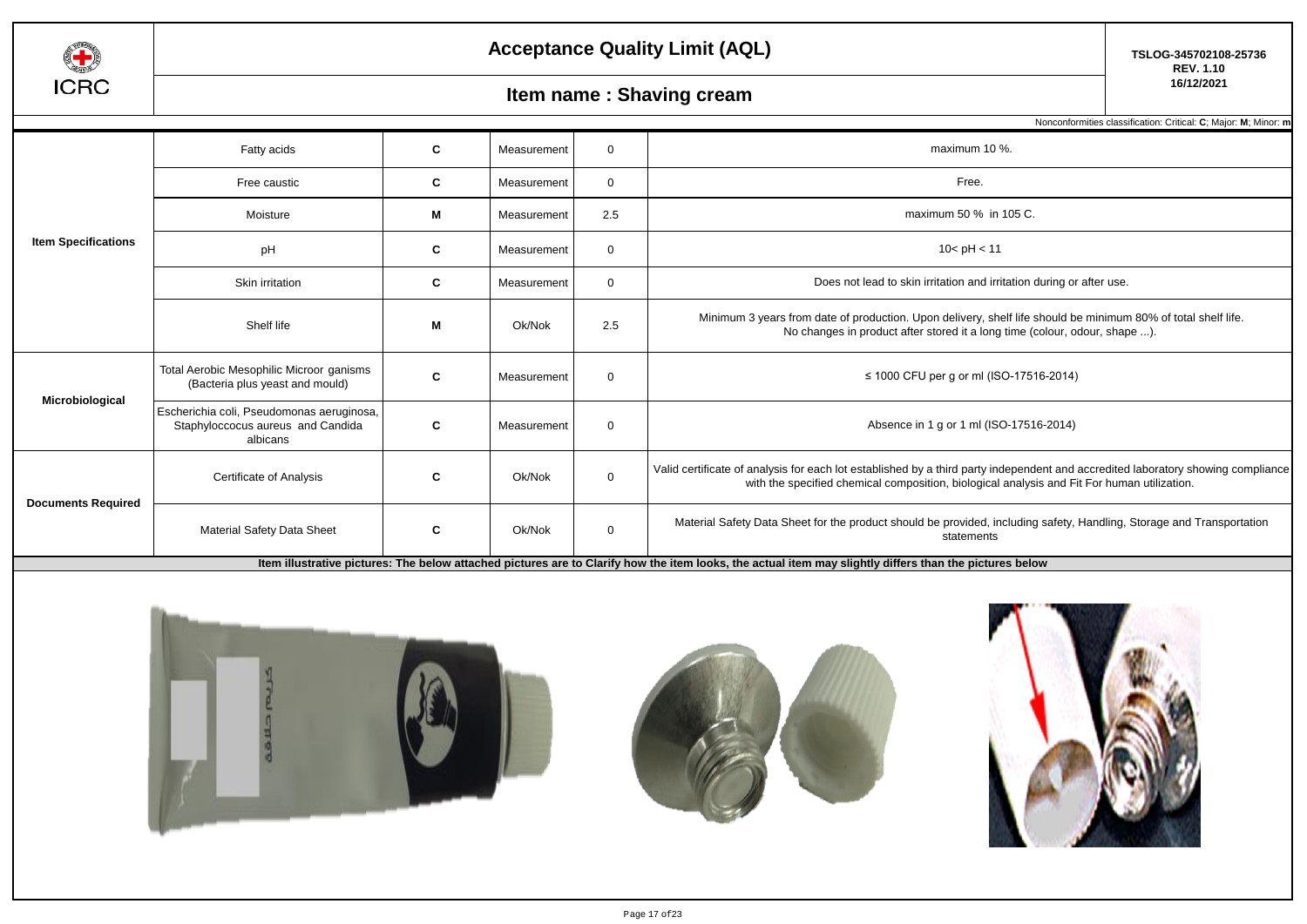| <b>ICRC</b>                |                                                                                         | TSLOG-345702108-25736<br><b>REV. 1.10</b><br>16/12/2021<br>Nonconformities classification: Critical: C; Major: M; Minor: m |             |             |                                                                                                                                                                                                                                                                                                                                                     |  |
|----------------------------|-----------------------------------------------------------------------------------------|----------------------------------------------------------------------------------------------------------------------------|-------------|-------------|-----------------------------------------------------------------------------------------------------------------------------------------------------------------------------------------------------------------------------------------------------------------------------------------------------------------------------------------------------|--|
| <b>Items</b>               | <b>Characteristics</b>                                                                  | <b>Nonconformities</b><br>classification                                                                                   | QC type     | <b>AQL</b>  | QC Inspection at ICRC warehouses and lab testing                                                                                                                                                                                                                                                                                                    |  |
|                            | Packing Material                                                                        | M                                                                                                                          | Ok/Nok      | 2.5         | Aluminium or plastic tube.                                                                                                                                                                                                                                                                                                                          |  |
|                            | Package general quality                                                                 | Μ                                                                                                                          | Ok/Nok      | 2.5         | Strong, suitable for the storage of the item without altering its specifications. No holes, no damages, protecting the<br>product from contamination.                                                                                                                                                                                               |  |
|                            | <b>Tube Sealing</b>                                                                     | М                                                                                                                          | Ok/Nok      | 2.5         | With screw cap with aluminium foil or plastic closure under the cap.                                                                                                                                                                                                                                                                                |  |
| Item packaging             | Brand name                                                                              | m                                                                                                                          | Ok/Nok      | 4.0         | Same as Reference sample selected.                                                                                                                                                                                                                                                                                                                  |  |
|                            | Origin / manufacturer                                                                   | m                                                                                                                          | Ok/Nok      | 4.0         | Same as Reference sample selected.                                                                                                                                                                                                                                                                                                                  |  |
|                            | Marking on the Tube                                                                     | M                                                                                                                          | Ok/Nok      | 2.5         | Clear readable marking. Language: English + Local language as required in the PO.<br>Marking expected: Product Name, Trade name or trademark, Manufacturer or distributor's name, Country of origin,<br>Instrucions to use, cautinary instructions (if any), Batch No., Chemical composition, Net volume / weight, Production<br>date, Expiry date. |  |
|                            | <b>General Quality</b>                                                                  | M                                                                                                                          | Ok/Nok      | 2.5         | Paste, no difference in colour / or smell among different samples. Homogeneous quality no foreign matters.                                                                                                                                                                                                                                          |  |
|                            | Net weight                                                                              | М                                                                                                                          | Measurement | 2.5         | Minimum, tube of 100 ml, or equivalent - 125g (2 Tubes).                                                                                                                                                                                                                                                                                            |  |
|                            | Colour                                                                                  | M                                                                                                                          | Ok/Nok      | 2.5         | Same as Reference sample selected.                                                                                                                                                                                                                                                                                                                  |  |
|                            | Flavour                                                                                 | Μ                                                                                                                          | Ok/Nok      | 2.5         | Same as Reference sample selected.                                                                                                                                                                                                                                                                                                                  |  |
| <b>Item Specifications</b> | Anticary agent (Sodium fluoride or Sodium<br>monofluorophosphate or Stannous fluoride). | C                                                                                                                          | Measurement | $\mathbf 0$ | Maximum 1450 ppm Fluoride.                                                                                                                                                                                                                                                                                                                          |  |
|                            | Anionic + non-ionic components: sodium lauryl<br>sulphate or equivalent                 | C                                                                                                                          | Measurement | $\mathbf 0$ | Minimum 1%, Maximum 4%.                                                                                                                                                                                                                                                                                                                             |  |
|                            | Abrasive agent: calcium glycerophosphate or<br>equivalent                               | C                                                                                                                          | Measurement | $\mathbf 0$ | Minimum 0.040, maximum 0.060%.                                                                                                                                                                                                                                                                                                                      |  |
|                            | Humectant                                                                               | Μ                                                                                                                          | Measurement | 2.5         | Minimum. 28% pure sorbitol or 24% pure glycerine.                                                                                                                                                                                                                                                                                                   |  |
|                            | Heavy Metals total concentration                                                        | C                                                                                                                          | Measurement | $\mathbf 0$ | Maximum. 20ppm.                                                                                                                                                                                                                                                                                                                                     |  |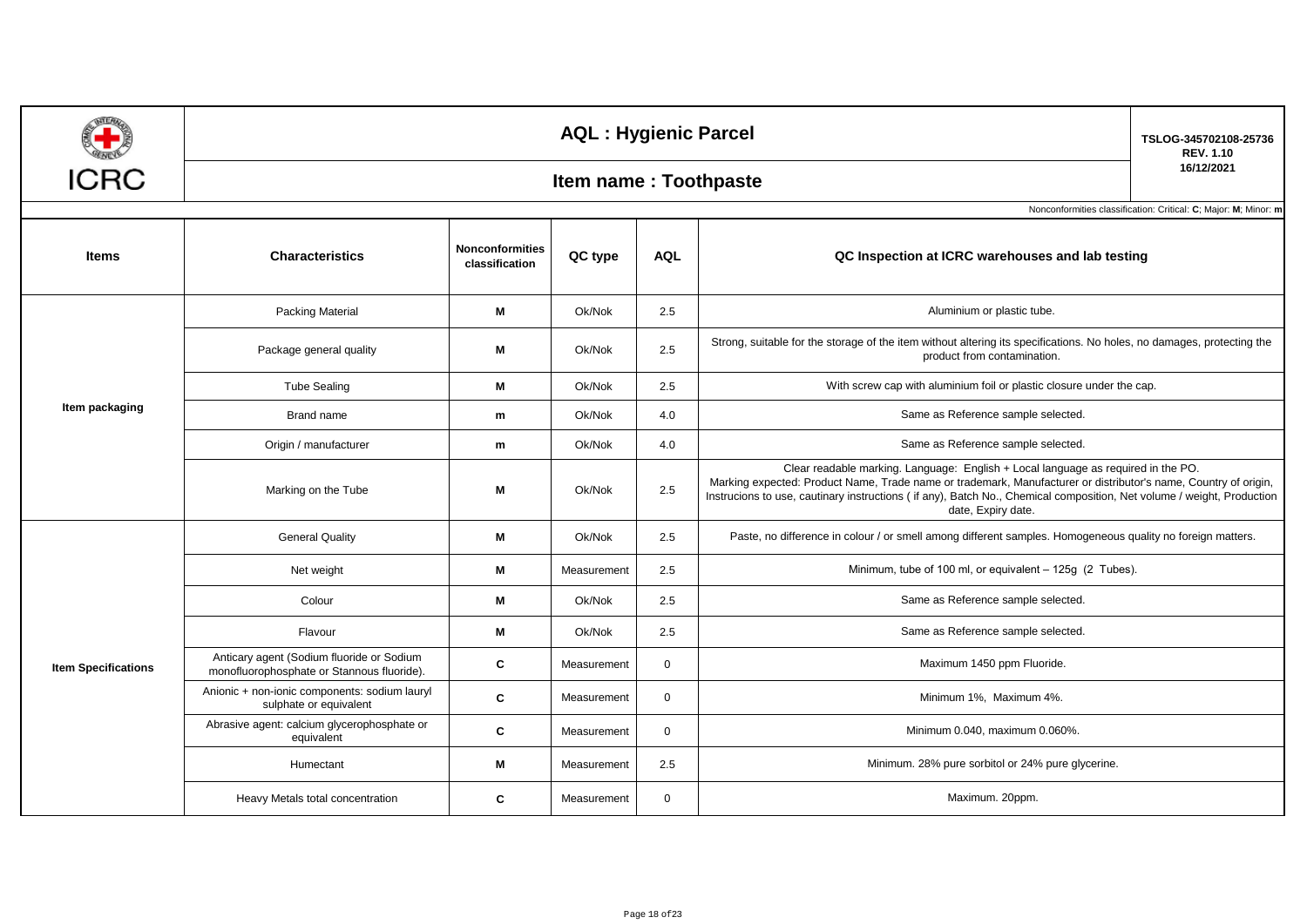|                            |                                                                                                         | <b>AQL: Hygienic Parcel</b> | TSLOG-345702108-25736<br><b>REV. 1.10</b>      |              |                                                                                                                                                                                                                                 |                                                                 |  |  |  |  |  |  |
|----------------------------|---------------------------------------------------------------------------------------------------------|-----------------------------|------------------------------------------------|--------------|---------------------------------------------------------------------------------------------------------------------------------------------------------------------------------------------------------------------------------|-----------------------------------------------------------------|--|--|--|--|--|--|
| ICRC                       |                                                                                                         | Item name: Toothpaste       |                                                |              |                                                                                                                                                                                                                                 |                                                                 |  |  |  |  |  |  |
|                            |                                                                                                         |                             |                                                |              |                                                                                                                                                                                                                                 | Nonconformities classification: Critical: C; Major: M; Minor: m |  |  |  |  |  |  |
|                            | Lead (Pb)                                                                                               | $\mathbf c$                 | Measurement                                    | $\mathbf 0$  | Maximum: 5 ppm.                                                                                                                                                                                                                 |                                                                 |  |  |  |  |  |  |
|                            | Arsenic (As)                                                                                            | C                           | Measurement                                    | $\mathbf 0$  | Maximum: 2 ppm.                                                                                                                                                                                                                 |                                                                 |  |  |  |  |  |  |
| <b>Item Specifications</b> | pH                                                                                                      | $\mathbf{c}$                | Measurement                                    | $\mathbf 0$  | 5.0 <ph<7.5< td=""><td></td></ph<7.5<>                                                                                                                                                                                          |                                                                 |  |  |  |  |  |  |
|                            | Shelf life                                                                                              | М                           | Ok/Nok                                         | 2.5          | Minimum 3 years from date of production. Upon delivery, shelf life should be minimum 80% of total shelf life.<br>No changes in product after stored it a long time (colour, odour, shape ).                                     |                                                                 |  |  |  |  |  |  |
| Microbiological            | Total Aerobic Mesophilic Microor ganisms (Bacteria<br>plus yeast and mould)                             | C                           | Measurement                                    | $\mathbf 0$  | ≤ 1000 CFU per g or ml (ISO-17516-2014)                                                                                                                                                                                         |                                                                 |  |  |  |  |  |  |
|                            | Escherichia coli, Pseudomonas aeruginosa,<br>$\mathbf{C}$<br>Staphyloccocus aureus and Candida albicans |                             | Measurement                                    | $\mathbf 0$  | Absence in 1 g or 1 ml (ISO-17516-2014)                                                                                                                                                                                         |                                                                 |  |  |  |  |  |  |
| <b>Documents Required</b>  | Certificate of Analysis                                                                                 | C                           | Ok/Nok                                         | $\mathbf 0$  | Valid certificate of analysis for each lot established by a third party independent and accredited laboratory showing<br>compliance with the specified chemical composition, biological analysis and Fit For human utilization. |                                                                 |  |  |  |  |  |  |
|                            | Material Safety Data Sheet                                                                              | C                           | Ok/Nok                                         | $\mathbf{0}$ | Material Safety Data Sheet for the product should be provided, including safety, Handling, Storage and<br>Transportation statements.                                                                                            |                                                                 |  |  |  |  |  |  |
|                            |                                                                                                         |                             |                                                |              | Item illustrative pictures: The below attached pictures are to Clarify how the item looks, the actual item may slightly differs than the pictures below                                                                         |                                                                 |  |  |  |  |  |  |
|                            | Hermetical Seal under the cap                                                                           |                             | <b>Screw Seal under the cap</b><br><b>Tube</b> |              |                                                                                                                                                                                                                                 |                                                                 |  |  |  |  |  |  |
|                            |                                                                                                         |                             |                                                |              |                                                                                                                                                                                                                                 |                                                                 |  |  |  |  |  |  |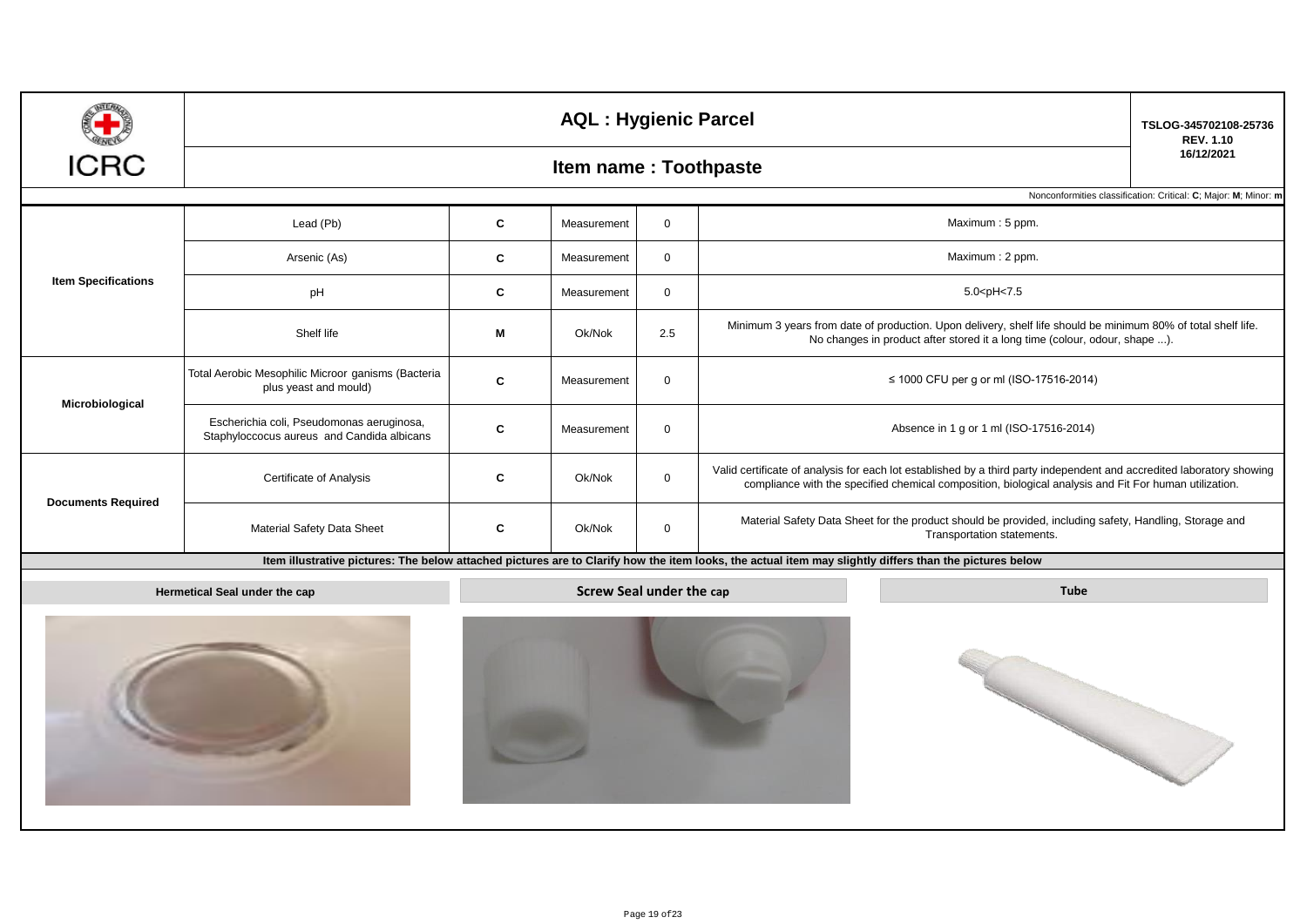

## **AQL : Hygienic Parcel TSLOG-345702108-**

### **16/12/2021 Item name : Toothbrush**

**25736 REV. 1.10**

| <b>Items</b>               | <b>Characteristics</b>                                                                  | <b>Nonconformities</b><br>classification | QC type                                                                                                                                                                                                                                                                                                                                                                          | <b>AQL</b>   | QC Inspection at ICRC warehouses and lab testing                                                                                                                                                                                     |
|----------------------------|-----------------------------------------------------------------------------------------|------------------------------------------|----------------------------------------------------------------------------------------------------------------------------------------------------------------------------------------------------------------------------------------------------------------------------------------------------------------------------------------------------------------------------------|--------------|--------------------------------------------------------------------------------------------------------------------------------------------------------------------------------------------------------------------------------------|
|                            | Packing Material                                                                        | M                                        | Ok/Nok                                                                                                                                                                                                                                                                                                                                                                           | 2.5          | 1 Translucent plastic or cardboard. No individual packaging allowed.                                                                                                                                                                 |
|                            | Packaging general quality                                                               | м                                        | Ok/Nok                                                                                                                                                                                                                                                                                                                                                                           | 2.5          | Strong, suitable for the storage of the item without altering its specifications. Closed and sealed, protect it from<br>contamination. No holes tears                                                                                |
|                            | Brand name                                                                              | m                                        | Ok/Nok                                                                                                                                                                                                                                                                                                                                                                           | 4.0          | Same as Reference sample selected.                                                                                                                                                                                                   |
| Item packaging             | Origin / manufacturer                                                                   | m                                        | Ok/Nok                                                                                                                                                                                                                                                                                                                                                                           | 4.0          | Same as Reference sample selected.                                                                                                                                                                                                   |
|                            | Marking on the packaging                                                                | m                                        | Ok/Nok                                                                                                                                                                                                                                                                                                                                                                           | 4.0          | Clear readable marking. Language: English + Local language as required in the PO.<br>Marking expected: Product Name, Trade name or trademark, Manufacturer or distributor's name, Country of<br>origin, Batch No., Quantity per pack |
|                            | Quantity                                                                                | m                                        | Ok/Nok                                                                                                                                                                                                                                                                                                                                                                           | 4.0          | 1 pack of 5 toothbrushs                                                                                                                                                                                                              |
|                            | <b>General Quality</b>                                                                  | M                                        | Ok/Nok                                                                                                                                                                                                                                                                                                                                                                           | 2.5          | No sharp edges, Homogeneous Bristles with multilevel rounded edges, no impurities, homogeneous colour.<br>The toothbrush when visually examined shall be free from defects. Various collors.                                         |
| <b>Item Specifications</b> | Head Length                                                                             | M                                        | Measurement                                                                                                                                                                                                                                                                                                                                                                      | 2.5          | Length 30 mm $\pm$ 2 mm                                                                                                                                                                                                              |
|                            | <b>Bristles</b>                                                                         | $\mathbf{C}$                             | Measurement                                                                                                                                                                                                                                                                                                                                                                      | $\mathbf{0}$ | Soft, made of nylon                                                                                                                                                                                                                  |
|                            | <b>Bristles height</b>                                                                  | М                                        | Measurement                                                                                                                                                                                                                                                                                                                                                                      | 2.5          | Minimum 10 mm - maximum 13 mm                                                                                                                                                                                                        |
|                            | Handle                                                                                  | M                                        | 2.5<br>Ergonomic, made of PP, not recycle.<br>Measurement<br>180 mm $\pm$ 10mm<br>2.5<br>Measurement<br>2.5<br>$5$ mm $\pm$ 1 mm<br>Measurement<br>Arsenic (As), Lead (Pb), FREE<br>Measurement<br>$\mathbf{0}$<br>≤ 1000 CFU per g or ml (ISO-17516-2014)<br>Measurement<br>0<br>Absence in 1 g or 1 ml (ISO-17516-2014)<br>$\mathbf 0$<br>Measurement<br>$\mathbf 0$<br>Ok/Nok |              |                                                                                                                                                                                                                                      |
|                            | Toothbrush total Length                                                                 | M                                        |                                                                                                                                                                                                                                                                                                                                                                                  |              |                                                                                                                                                                                                                                      |
|                            | Thickness for base bristle                                                              | М                                        |                                                                                                                                                                                                                                                                                                                                                                                  |              |                                                                                                                                                                                                                                      |
|                            | Heavy metals                                                                            | C                                        |                                                                                                                                                                                                                                                                                                                                                                                  |              |                                                                                                                                                                                                                                      |
| Microbiological            | Total Aerobic Mesophilic Microor ganisms (Bacteria plus<br>yeast and mould)             | C                                        |                                                                                                                                                                                                                                                                                                                                                                                  |              |                                                                                                                                                                                                                                      |
|                            | Escherichia coli, Pseudomonas aeruginosa,<br>Staphyloccocus aureus and Candida albicans | C                                        |                                                                                                                                                                                                                                                                                                                                                                                  |              |                                                                                                                                                                                                                                      |
| <b>Documents Required</b>  | Certificate of Analysis                                                                 | C                                        |                                                                                                                                                                                                                                                                                                                                                                                  |              | Valid certificate of analysis for each lot established by a third party independent and accredited laboratory<br>showing compliance with the specified chemical composition, biological analysis and Fit For human utilization.      |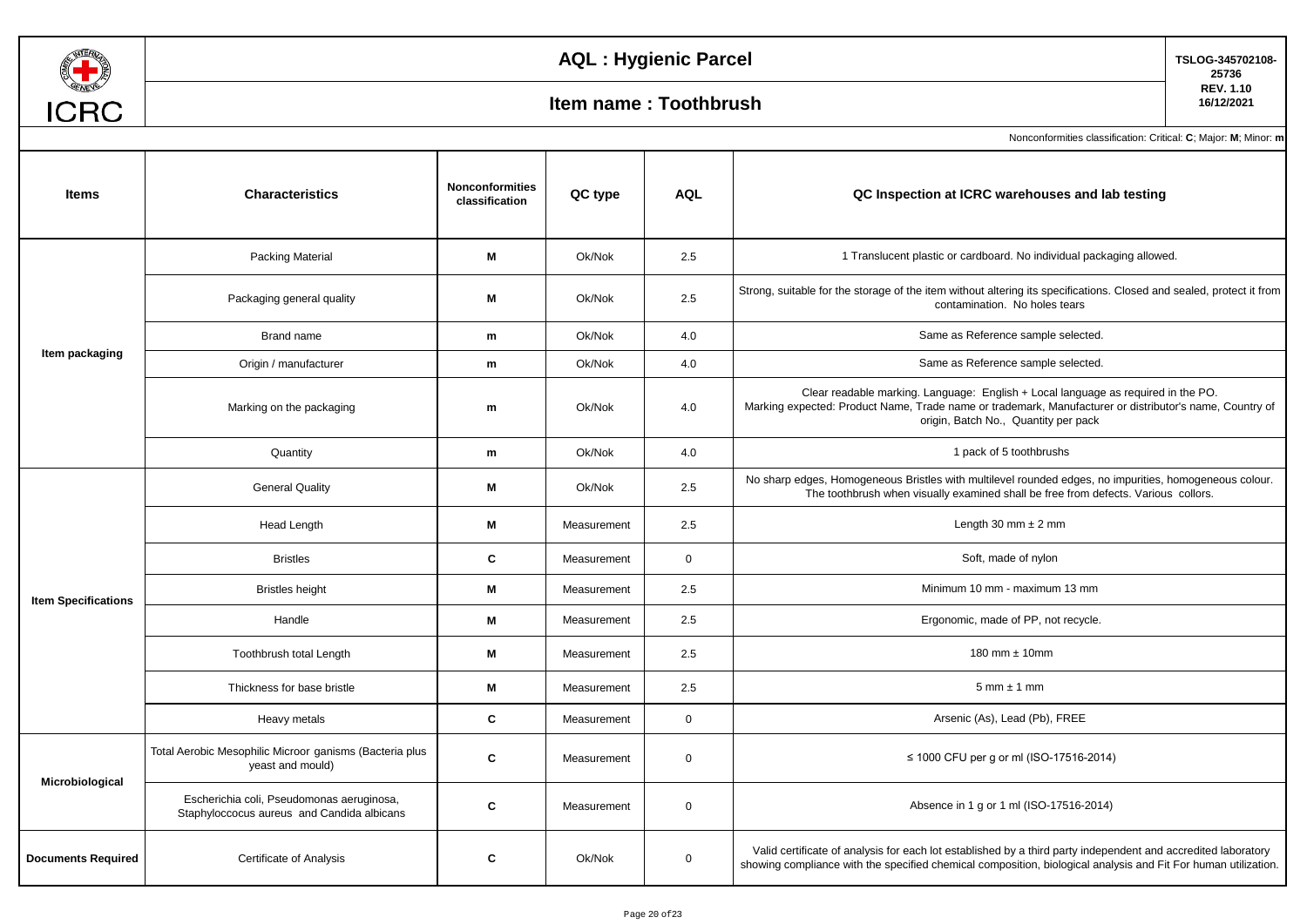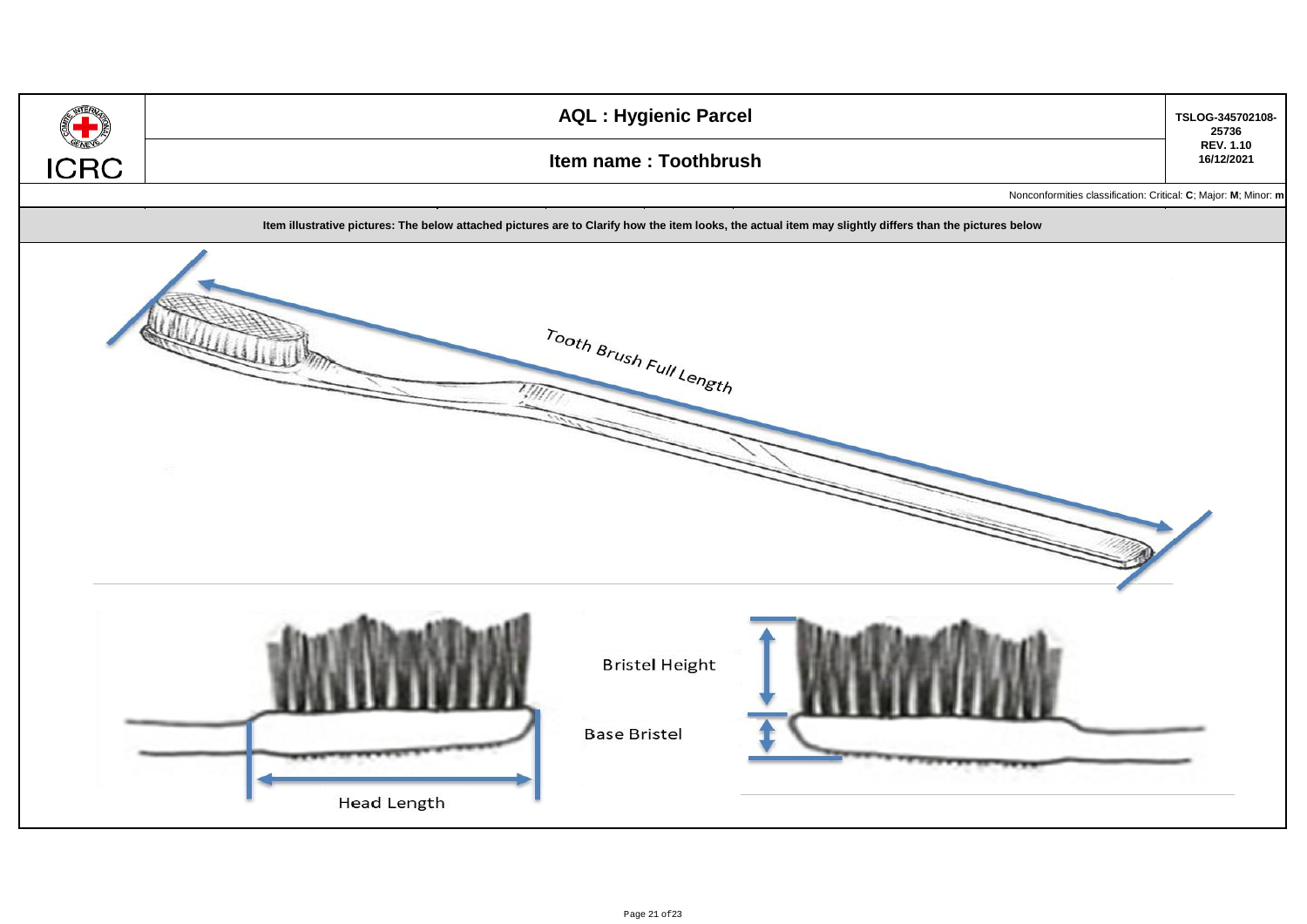| <b>CONTRACTOR</b>          | <b>AQL: Hygienic Parcel</b>    |                                          |             |             |                                                                                                            |                                                                 |  |  |  |  |
|----------------------------|--------------------------------|------------------------------------------|-------------|-------------|------------------------------------------------------------------------------------------------------------|-----------------------------------------------------------------|--|--|--|--|
| <b>ICRC</b>                | <b>Item name: Hand Towel</b>   |                                          |             |             |                                                                                                            |                                                                 |  |  |  |  |
|                            |                                |                                          |             |             |                                                                                                            | Nonconformities classification: Critical: C; Major: M; Minor: m |  |  |  |  |
| Items                      | <b>Characteristics</b>         | <b>Nonconformities</b><br>classification | QC type     | <b>AQL</b>  | QC Inspection at ICRC warehouses and lab testing                                                           |                                                                 |  |  |  |  |
|                            | Material                       | C                                        | Ok/Nok      | $\mathbf 0$ | 100% cotton, Dyed dobby with yarn in loop, without any trims.                                              |                                                                 |  |  |  |  |
|                            | Packaging                      | C                                        | Ok/Nok      | $\mathbf 0$ | No individual packaging (e.g. plastic bags) allowed.                                                       |                                                                 |  |  |  |  |
|                            | Towel weight in GSM            | M                                        | Measurement | 2.5         | Minimum:430g/m2 (using GSM cutter when measuring)                                                          |                                                                 |  |  |  |  |
|                            | Length                         | m                                        | Measurement | 4.0         | Minimum 700mm                                                                                              |                                                                 |  |  |  |  |
|                            | Width                          | m                                        | Measurement | 4.0         | Minimum 400mm                                                                                              |                                                                 |  |  |  |  |
| <b>Item Specifications</b> | Thickness                      | M                                        | Measurement | 2.5         | Minimum 3 mm                                                                                               |                                                                 |  |  |  |  |
|                            | Shape                          | M                                        | Ok/Nok      | 2.5         | Rectangular shape.                                                                                         |                                                                 |  |  |  |  |
|                            | Washing                        | M                                        |             | 2.5         | Washable towel, quality sufficient to withstand minimum 10 washes.<br>Washing temperature: MIN 40 degrees. |                                                                 |  |  |  |  |
|                            | Tensile strength and shrinkage | M                                        | Ok/Nok      | 2.5         | maximum 5% on warp and weft after 3 machine washings at 30°C<br>ISO13934-1 and ISO 6330                    |                                                                 |  |  |  |  |
|                            | Stitching                      | M                                        | Ok/Nok      | 2.5         | Firmly stitched with overlock, using soft non-irritating thread, all sides<br>No broken seams is accepted  |                                                                 |  |  |  |  |
|                            | Finishing                      | m                                        | Ok/Nok      | 4.0         | The edges finishing should be straight.                                                                    |                                                                 |  |  |  |  |